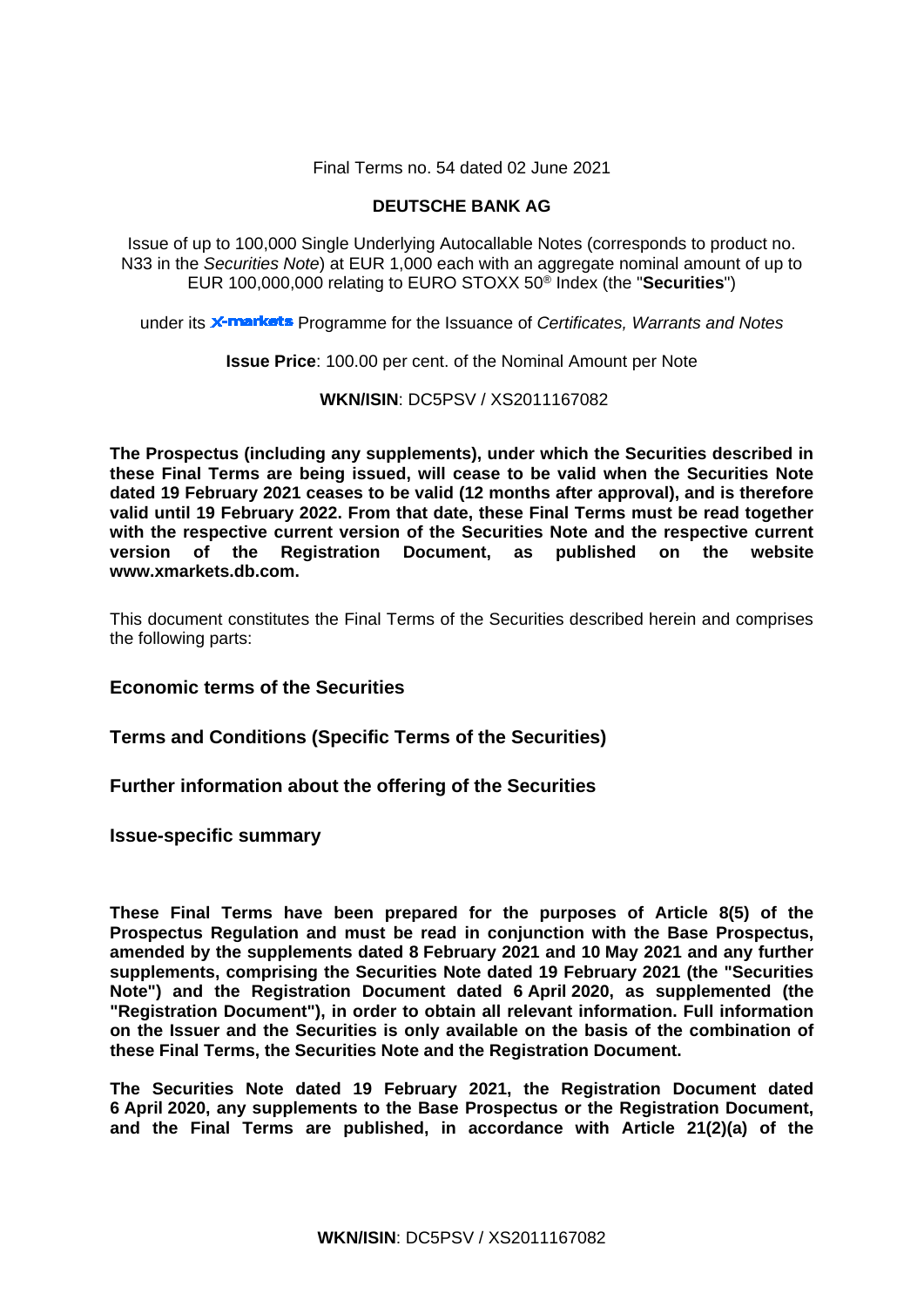**Prospectus Regulation, in electronic form on the Issuer's website [\(www.xmarkets.db.com\)](http://www.xmarkets.db.com/).**

**In case of admission to trading of the Securities on the Luxembourg Stock Exchange, the Securities Note dated 19 February 2021, the Registration Document dated 6 April 2020, and any supplements, and the Final Terms are published on the website of the Luxembourg Stock Exchange (www.bourse.lu).**

**In addition, the Securities Note dated 19 February 2021 and the Registration Document dated 6 April 2020 and any supplements to the Base Prospectus or the Registration Document shall be available free of charge at the registered office of the Issuer, Deutsche Bank AG, Mainzer Landstrasse 11-17, 60329 Frankfurt am Main and its Spanish branch, Paseo De La Castellana, 18, 28046 Madrid, Spain.**

## **A summary of the individual issuance is annexed to the Final Terms.**

Terms not otherwise defined herein shall have the meaning given in the General Conditions of the Securities set out in the Terms and Conditions.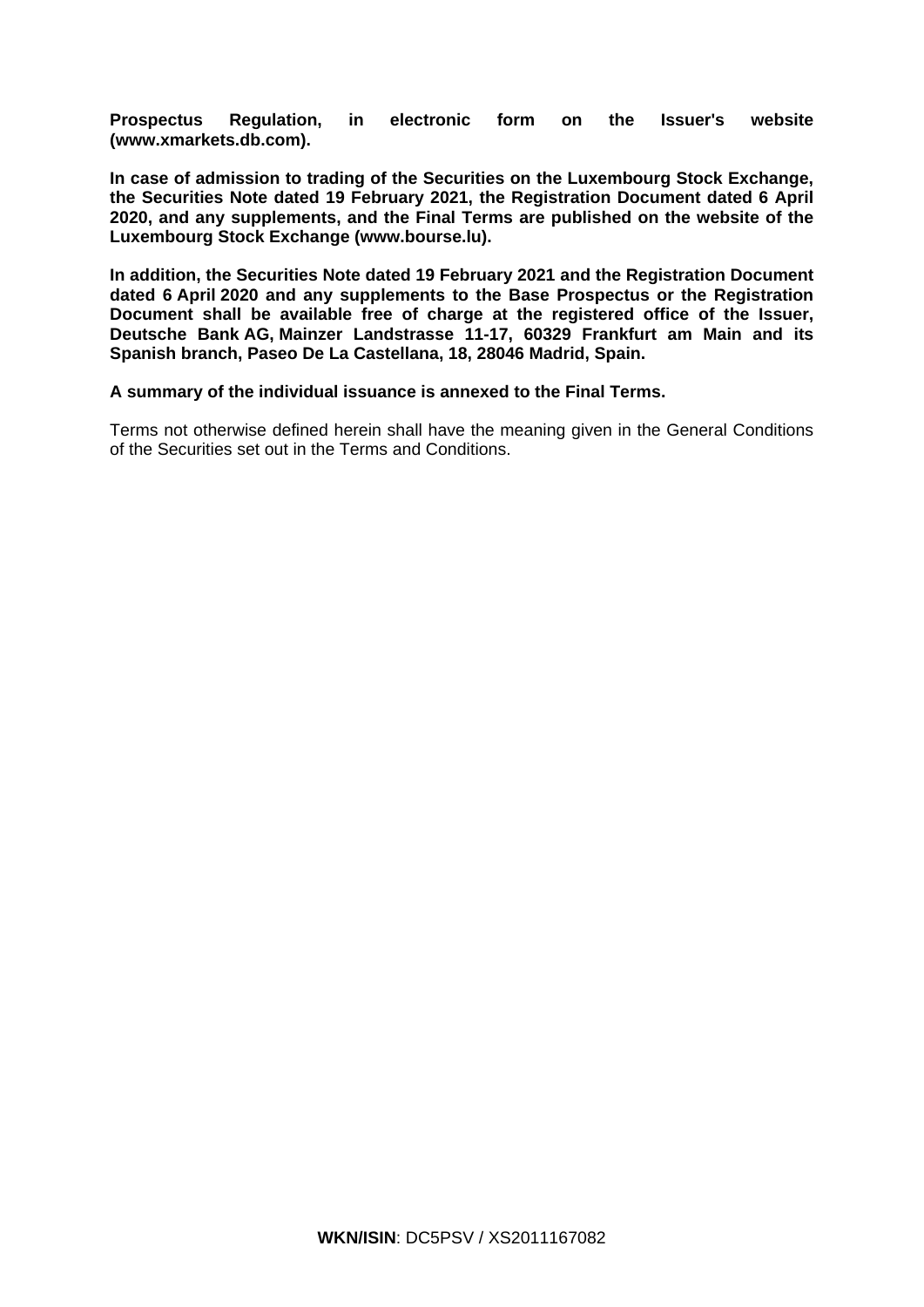## **Economic terms of the Securities**

The following description of the Security explains the economic terms of the Security and its characteristics.

## **Product No. N33: Single Underlying Autocallable Note**

The Single Underlying Autocallable Note is linked to the performance of the Underlying. The way this Note works results from the following key features:

## 1. Coupon payments

The Coupon Amount payable on a Coupon Payment Date depends on the Reference Level of the Underlying on the immediately preceding Coupon Observation Date.

- a) If the Reference Level of the Underlying on such Coupon Observation Date is at or above the Coupon Threshold, investors will receive the Coupon Amount equal to a specified percentage of the Nominal Amount (Coupon Payment) at the next Coupon Payment Date (where, such percentage may be different for each Coupon Payment Date).
- b) If the Reference Level of the Underlying on such Coupon Observation Date is below the Coupon Threshold, the Coupon Amount will be zero and no Coupon Payment will be made at the next Coupon Payment Date.

## 2. Early redemption

If the applicable Final Terms specify early redemption, a check will be performed for this Note on each Observation Date as to whether the Reference Level of the Underlying is equal to or greater than the Redemption Threshold. If it is, the Notes will be redeemed early at 100 per cent. of the Nominal Amount.

## 3. Redemption at maturity

- a) on the Settlement Date investors receive the Nominal Amount if the Final Reference Level of the Underlying at or above the Barrier, or
- b) if the Final Reference Level of the Underlying is below its Barrier, investors receive a Cash Amount equal to the product of (i) the Nominal Amount and (ii) the quotient of the Final Reference Level of the Underlying divided by its Initial Reference Level.

Investors have no claims to the/deriving from the Underlying.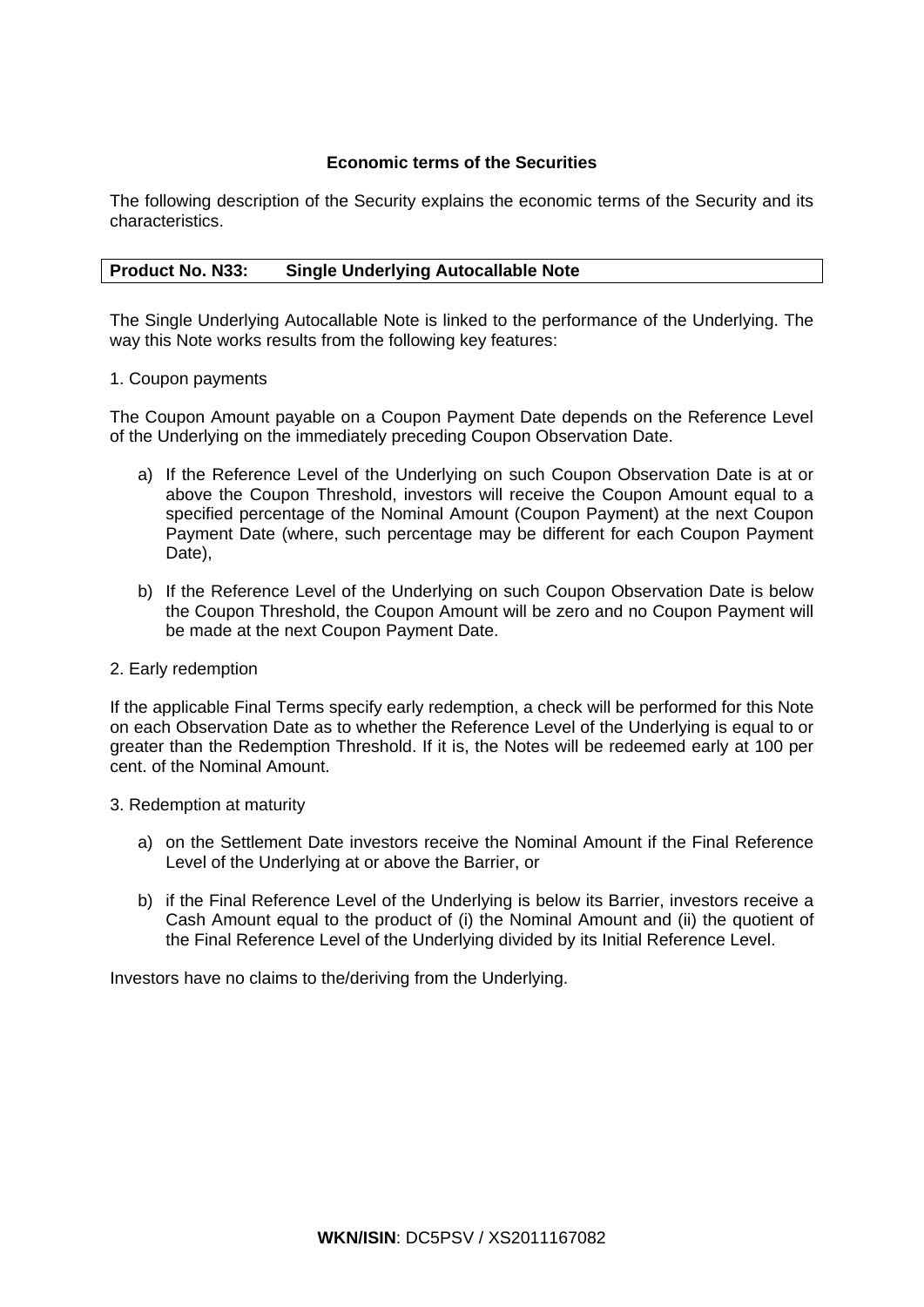## **Terms and Conditions**

The following "**Specific Terms of the Securities**" relating to the Securities shall, for the relevant Series of Securities, complete and put in concrete terms the General Conditions of the Securities for the purposes of such Series of Securities. The Specific Terms of the Securities and the General Conditions of the Securities together constitute the "**Terms and Conditions**" of the relevant Securities.

| <b>Security Type</b>               | Notes / Single Underlying Autocallable Note                                                                |
|------------------------------------|------------------------------------------------------------------------------------------------------------|
| <b>ISIN</b>                        | XS2011167082                                                                                               |
| <b>WKN</b>                         | DC5PSV                                                                                                     |
| Common Code                        | 201116708                                                                                                  |
| Issuer                             | Deutsche Bank AG, Frankfurt am Main                                                                        |
| Number of the<br><b>Securities</b> | up to 100,000 Securities at EUR 1,000.00 each with an aggregate nominal<br>amount of up to EUR 100,000,000 |
| <b>Issue Price</b>                 | EUR 1,000 (100.00 per cent. of the Nominal Amount)                                                         |
| <b>Issue Date</b>                  | 10 August 2021                                                                                             |
| Nominal Amount                     | EUR 1,000 per Note                                                                                         |
| <b>Calculation Agent</b>           | The Issuer                                                                                                 |
| Underlying                         | Type: Index                                                                                                |
|                                    | Name: EURO STOXX 50 <sup>®</sup> Index                                                                     |
|                                    | Index Sponsor: STOXX Limited                                                                               |
|                                    | Bloomberg page: SX5E Index                                                                                 |
|                                    | Reuters RIC: . STOXX50E                                                                                    |
|                                    | Reference Source: as defined in §5(3)(k) of the General Conditions                                         |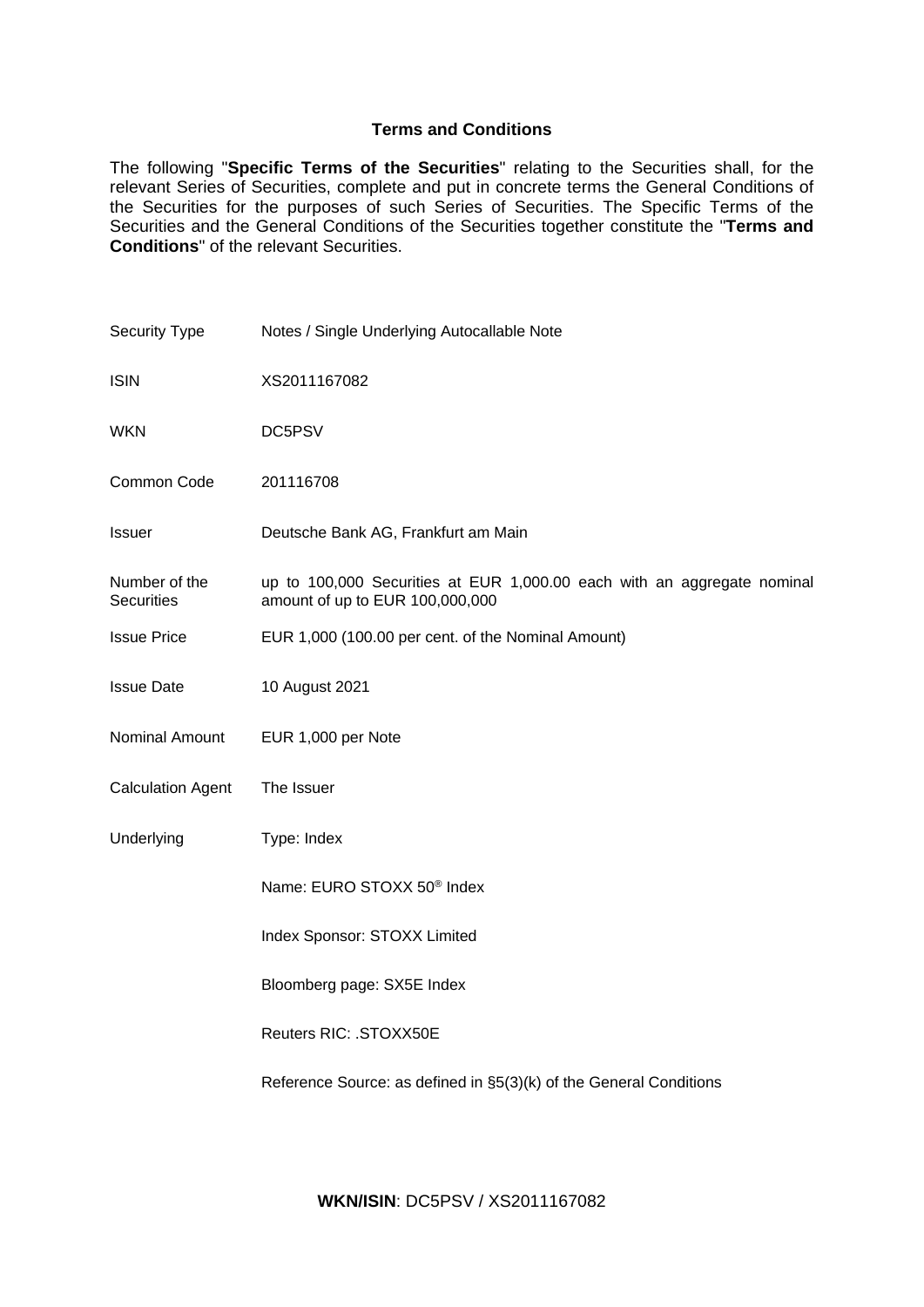|                                      | Multi-Exchange Index: Applicable                                                                                                                                                                                                                                                 |                                                                                                                                                                                                                                                                                                                                          |  |
|--------------------------------------|----------------------------------------------------------------------------------------------------------------------------------------------------------------------------------------------------------------------------------------------------------------------------------|------------------------------------------------------------------------------------------------------------------------------------------------------------------------------------------------------------------------------------------------------------------------------------------------------------------------------------------|--|
|                                      |                                                                                                                                                                                                                                                                                  | Related Exchange: as defined in §5(3)(m) of the General Conditions                                                                                                                                                                                                                                                                       |  |
|                                      | <b>Reference Currency: EUR</b>                                                                                                                                                                                                                                                   |                                                                                                                                                                                                                                                                                                                                          |  |
|                                      |                                                                                                                                                                                                                                                                                  | Currency Exchange: Currency Exchange is not applicable                                                                                                                                                                                                                                                                                   |  |
| Settlement                           |                                                                                                                                                                                                                                                                                  | <b>Cash Settlement</b>                                                                                                                                                                                                                                                                                                                   |  |
| Initial Reference<br>Level           |                                                                                                                                                                                                                                                                                  | The Reference Level on the Initial Valuation Date                                                                                                                                                                                                                                                                                        |  |
| <b>Final Reference</b><br>Level      |                                                                                                                                                                                                                                                                                  | The Reference Level on the Valuation Date                                                                                                                                                                                                                                                                                                |  |
| Reference Level                      | In respect of any day, an amount (which shall be deemed to be a monetary<br>value in the Settlement Currency) equal to: the Relevant Reference Level Value<br>on such day quoted by or published on the Reference Source as specified in the<br>specification of the Underlying. |                                                                                                                                                                                                                                                                                                                                          |  |
| Relevant<br>Reference Level<br>Value |                                                                                                                                                                                                                                                                                  | The official closing level of the Underlying on the Reference Source                                                                                                                                                                                                                                                                     |  |
| <b>Initial Valuation</b><br>Date     | 10 August 2021                                                                                                                                                                                                                                                                   |                                                                                                                                                                                                                                                                                                                                          |  |
| <b>Valuation Date</b>                | 11 August 2031                                                                                                                                                                                                                                                                   |                                                                                                                                                                                                                                                                                                                                          |  |
| <b>Observation Dates</b>             |                                                                                                                                                                                                                                                                                  | Each of 10 August 2022, 10 February 2023, 10 August 2023, 12 February 2024,<br>12 August 2024, 10 February 2025, 11 August 2025, 10 February 2026, 10<br>August 2026, 10 February 2027, 10 August 2027, 10 February 2028, 10 August<br>2028, 12 February 2029, 10 August 2029, 11 February 2030, 12 August 2030<br>and 10 February 2031. |  |
| Coupon Payment                       |                                                                                                                                                                                                                                                                                  | Coupon Payment applies                                                                                                                                                                                                                                                                                                                   |  |
|                                      | (a)                                                                                                                                                                                                                                                                              | If the Relevant Reference Level Value of the Underlying on a Coupon<br>Observation Date is above or equal to the Coupon Threshold, the<br>Coupon Payment will be made on the next Coupon Payment Date, or                                                                                                                                |  |
|                                      | (b)                                                                                                                                                                                                                                                                              | if the Relevant Reference level Value of the Underlying on a Coupon<br>Observation Date is below the Coupon Threshold no Coupon Payment<br>will be made on the next Coupon Payment Date.                                                                                                                                                 |  |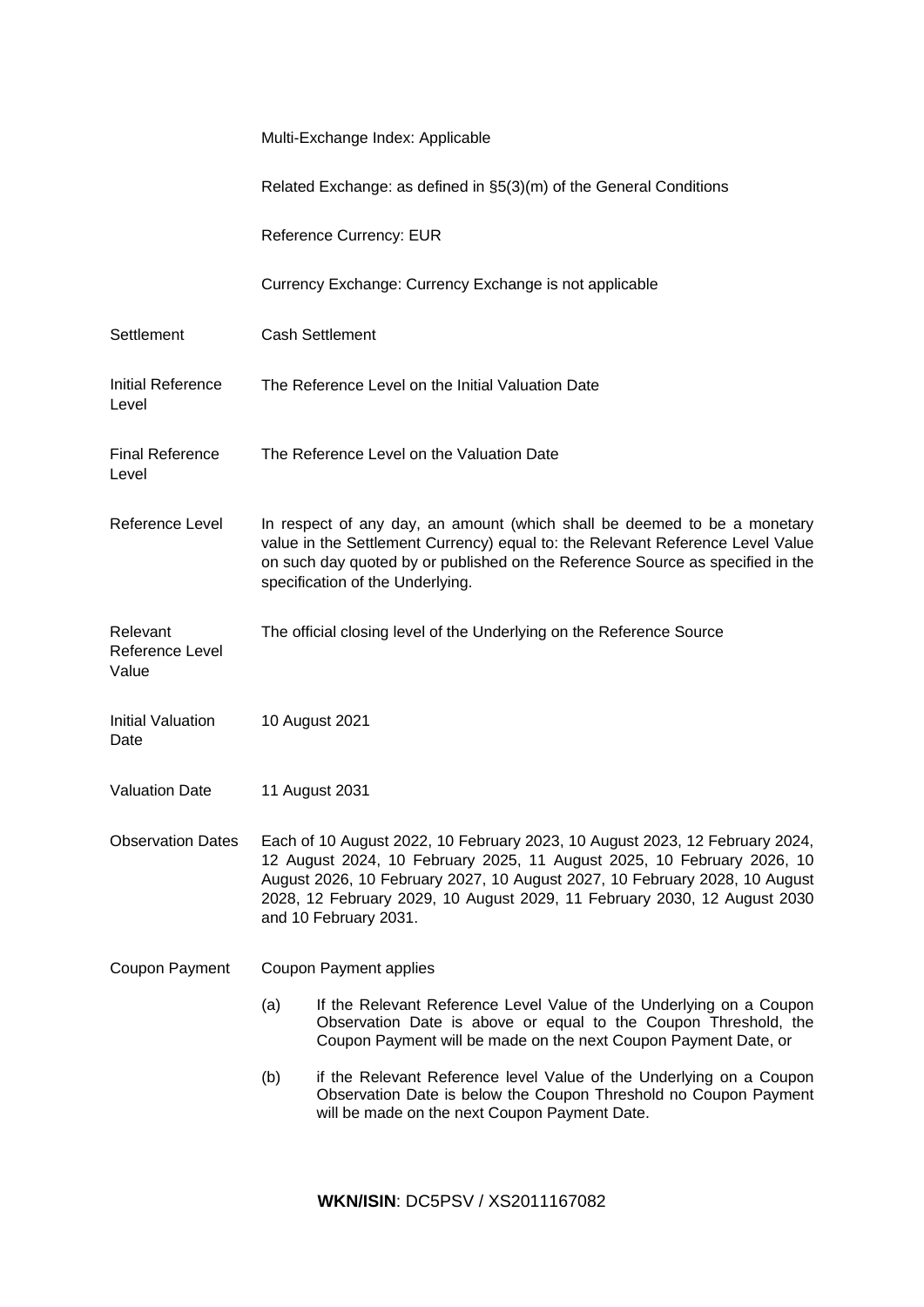|                                    | If any Coupon Amount will be payable on the Coupon Payment Date falling on<br>the Settlement Date, such Coupon Amount will be payable together with, if<br>applicable, any Cash Amount payable on the Settlement Date.                                                                                                                                                     |
|------------------------------------|----------------------------------------------------------------------------------------------------------------------------------------------------------------------------------------------------------------------------------------------------------------------------------------------------------------------------------------------------------------------------|
| Coupon<br><b>Observation Dates</b> | Each of 10 February 2022, 10 August 2022, 10 February 2023, 10 August 2023,<br>12 February 2024, 12 August 2024, 10 February 2025, 11 August 2025, 10<br>February 2026, 10 August 2026, 10 February 2027, 10 August 2027, 10<br>February 2028, 10 August 2028, 12 February 2029, 10 August 2029, 11<br>February 2030, 12 August 2030, 10 February 2031 and 11 August 2031. |
| Coupon Threshold                   | 85 per cent of the Initial Reference Level                                                                                                                                                                                                                                                                                                                                 |
| Coupon Amount                      | 1.85 per cent of the Nominal Amount                                                                                                                                                                                                                                                                                                                                        |
| Coupon Payment<br>Date             | In respect of each Coupon Observation Date, the second Business Days<br>following such Coupon Observation Date.                                                                                                                                                                                                                                                            |
| <b>Business Day</b><br>Convention  | <b>Following Business Day Convention</b>                                                                                                                                                                                                                                                                                                                                   |
| Coupon Cessation<br>Date           | The Settlement Date                                                                                                                                                                                                                                                                                                                                                        |
| <b>Settlement Date</b>             | The second Business Day following: (a) in the event of a Redemption Event,<br>relevant Observation Date or (b) otherwise Valuation Date                                                                                                                                                                                                                                    |
|                                    | or, if such day is not a Business Day, the Settlement Date is postponed to the<br>next day which is a Business Day unless it would then fall in the following<br>calendar month, in which case the Settlement Date is brought forward to the                                                                                                                               |

## **General Definitions Applicable to Notes**

- Strike 100% of the Initial Reference Level
- Barrier 65 per cent. of the Initial Reference Level

immediately preceding Business Day.

Redemption **Threshold** 100 per cent. of the Initial Reference Level

## **Product N33: Single Underlying Autocallable Note**

Cash Amount (a) if on an Observation Date the Redemption Determination Amount has been above or equal to the Redemption Threshold (a "**Redemption Event**"), the Nominal Amount or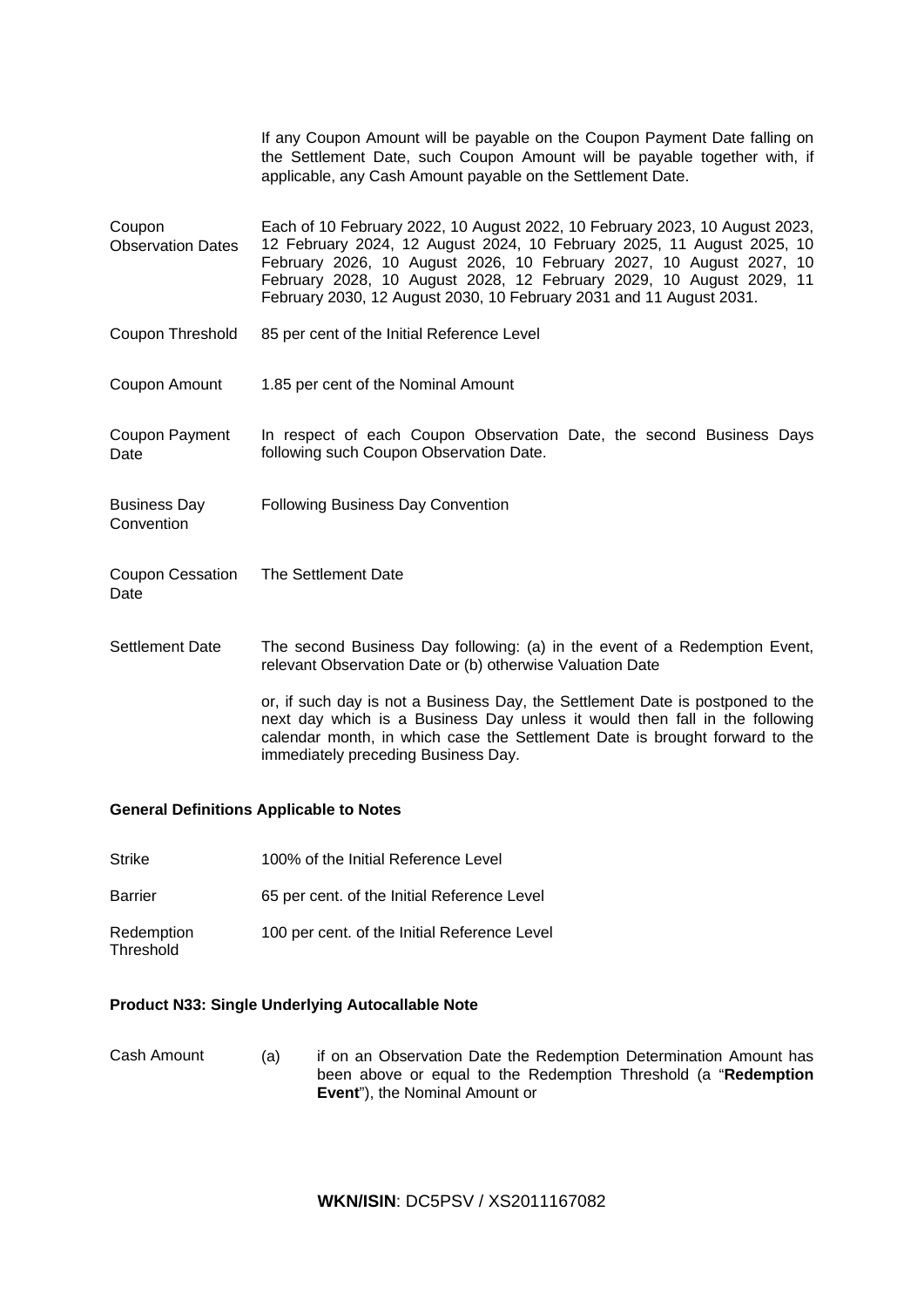- (b) if a Redemption Event has not occurred:
	- (i) if the Final Reference Level is less than the Barrier, an amount equal to:

the quotient of:

- (A) the product of (x) EUR 1,000 and (y) the Final Reference Level (as numerator) and
- (B) the Strike (as denominator),
- (ii) otherwise, the Nominal Amount.

| Redemption<br>Determination<br>Amount | The Relevant Reference Level Value of the Underlying on an Observation Date.                                                                                                                                                                                                                                                                                                                                                                                                         |
|---------------------------------------|--------------------------------------------------------------------------------------------------------------------------------------------------------------------------------------------------------------------------------------------------------------------------------------------------------------------------------------------------------------------------------------------------------------------------------------------------------------------------------------|
| Redemption<br>Early<br>Date           | In respect of an Observation Date, the Coupon Payment Date immediately<br>following such Observation Date                                                                                                                                                                                                                                                                                                                                                                            |
|                                       | <b>Further Definitions Applicable to the Securities</b>                                                                                                                                                                                                                                                                                                                                                                                                                              |
| <b>Type of Exercise</b>               | European Style                                                                                                                                                                                                                                                                                                                                                                                                                                                                       |
| <b>Exercise Date</b>                  | a) If a Redemption Event occurs, the Observation Date in respect of which a<br><b>Redemption Event first occurs</b>                                                                                                                                                                                                                                                                                                                                                                  |
|                                       | b) otherwise, the Valuation Date                                                                                                                                                                                                                                                                                                                                                                                                                                                     |
| <b>Automatic Exercise</b>             | Automatic Exercise is applicable.                                                                                                                                                                                                                                                                                                                                                                                                                                                    |
| Settlement<br>Currency                | <b>EUR</b>                                                                                                                                                                                                                                                                                                                                                                                                                                                                           |
| <b>Business Day</b>                   | A day on which the Trans-European Automated Real-time Gross settlement<br>Express Transfer (TARGET2) system (or any successor thereto) is open, and<br>on which commercial banks and foreign exchange markets settle payments in<br>the Business Day Location(s) specified in the Specific Terms of the Securities<br>and on which each relevant Clearing Agent settles payments. Saturday, Sunday<br>and 24 December and 31 December each year are not considered Business<br>Days. |
| <b>Business Day</b><br>Locations      | London                                                                                                                                                                                                                                                                                                                                                                                                                                                                               |
| Minimum<br>Redemption                 | Non applicable.                                                                                                                                                                                                                                                                                                                                                                                                                                                                      |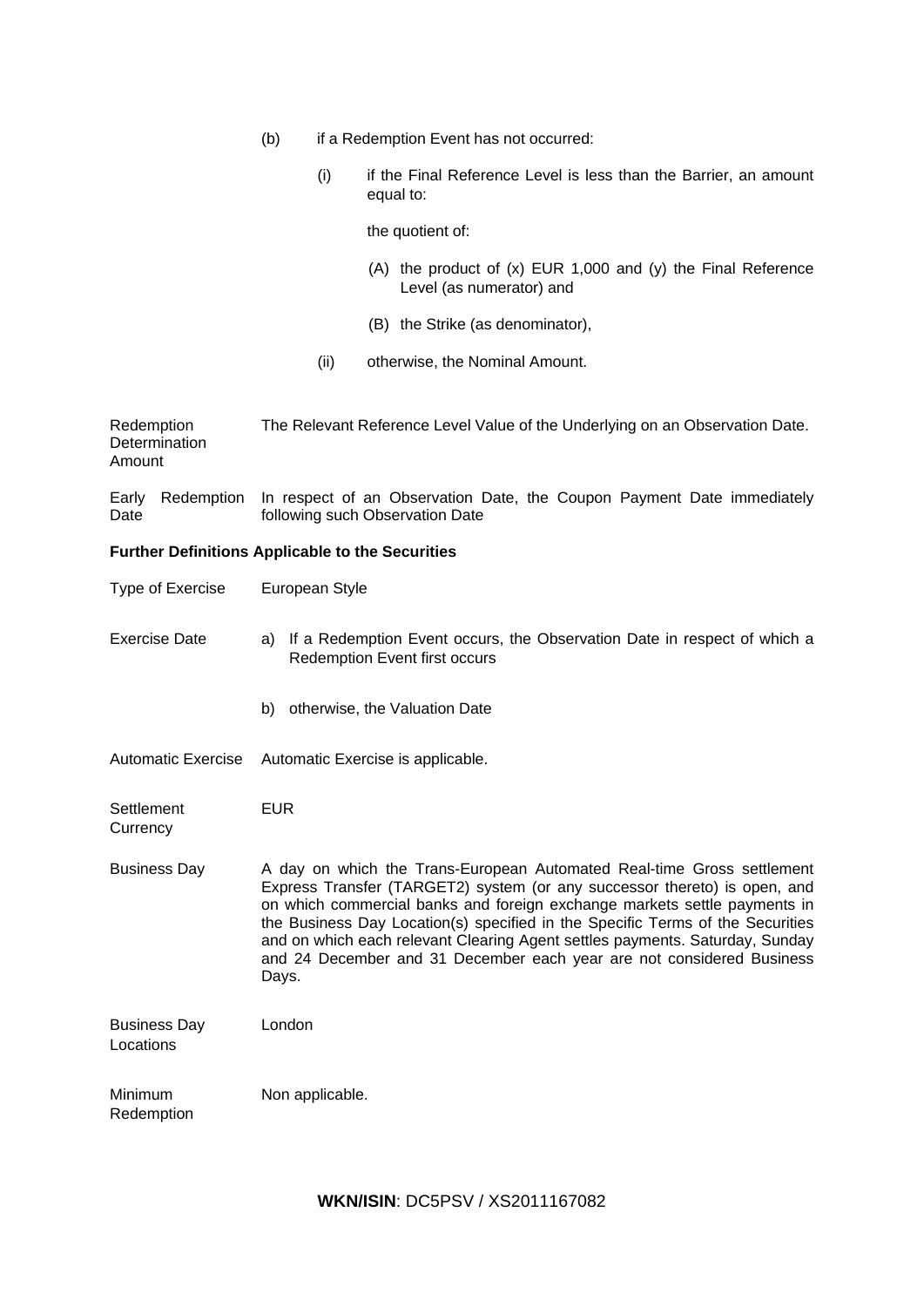| Amount Payable        |                                                                                      |
|-----------------------|--------------------------------------------------------------------------------------|
| Form of Securities    | Global Security in bearer form                                                       |
| <b>Clearing Agent</b> | Euroclear Bank S.A./N.V., 1 boulevard Albert II, 1210 Bruxelles, Belgium             |
|                       | Clearstream Banking Luxembourg S.A., 42 avenue John F. Kennedy, L-1855<br>Luxembourg |
| Governing Law         | English law                                                                          |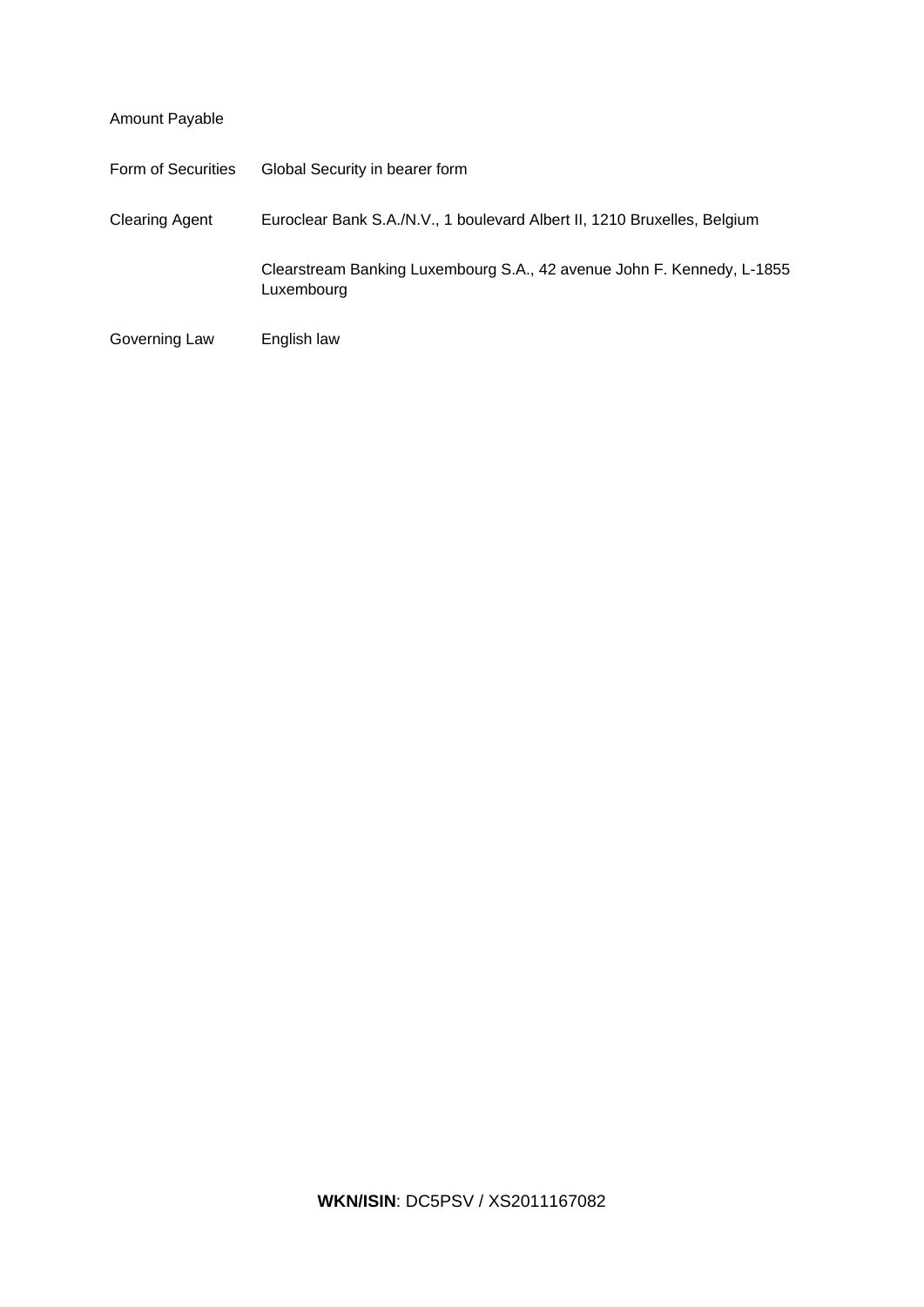## **Further information about the offering of the Securities**

# **Listing and trading**

| Listing and trading                                                  | Application has been made to list the Securities on the<br>Official List of the Luxembourg Stock Exchange and to<br>trade them on the Regulated Market of the Luxembourg<br>Stock Exchange, which is a regulated market for the<br>purposes of Directive 2014/65/EU (as amended).                                              |
|----------------------------------------------------------------------|--------------------------------------------------------------------------------------------------------------------------------------------------------------------------------------------------------------------------------------------------------------------------------------------------------------------------------|
| Minimum trade size                                                   | EUR 1,000 (One security – traded in notional format)                                                                                                                                                                                                                                                                           |
| Estimate of total expenses related to<br>admission to trading        | EUR 5,775                                                                                                                                                                                                                                                                                                                      |
| <b>Offering of Securities</b>                                        |                                                                                                                                                                                                                                                                                                                                |
| Investor minimum subscription amount                                 | The minimum allocation per investor will be one Security                                                                                                                                                                                                                                                                       |
| Investor maximum subscription amount                                 | Not applicable                                                                                                                                                                                                                                                                                                                 |
| The subscription period                                              | Applications to subscribe for the Securities may be<br>made through the distribution agent from 2 June 2021<br>until 06 August 2021 (15:00 Madrid time).                                                                                                                                                                       |
|                                                                      | The Issuer reserves the right for any reason to reduce<br>the number of Securities offered.                                                                                                                                                                                                                                    |
|                                                                      | In the event that during the Subscription Period the<br>requests exceed the amount of the offer destined to<br>prospective investors equal to the maximum aggregate<br>nominal amount, the Issuer may proceed to early<br>terminate the Subscription Period and may immediately<br>suspend the acceptance of further requests. |
|                                                                      | Any such change or any amendment to the Subscription<br>Period will be communicated to investors by means of a<br>notice published on the website of the Issuer (www.x-<br>markets.db.com).                                                                                                                                    |
| Cancellation<br>of the<br>issuance<br>οf<br>the<br><b>Securities</b> | The Issuer reserves the right for any reason to cancel<br>the issuance of the Securities.                                                                                                                                                                                                                                      |
|                                                                      | Any such decision will be communicated to investors by<br>means of a notice published on the website of the Issuer<br>(www.x-markets.db.com).                                                                                                                                                                                  |
|                                                                      | For the avoidance of doubt, if any application has been<br>made by a potential investor and the Issuer exercises<br>such a right, each such potential investor shall not be<br>entitled to subscribe or otherwise purchase any<br>Securities.                                                                                  |
| Early closing of the subscription period of                          | The Issuer reserves the right for any reason to close the                                                                                                                                                                                                                                                                      |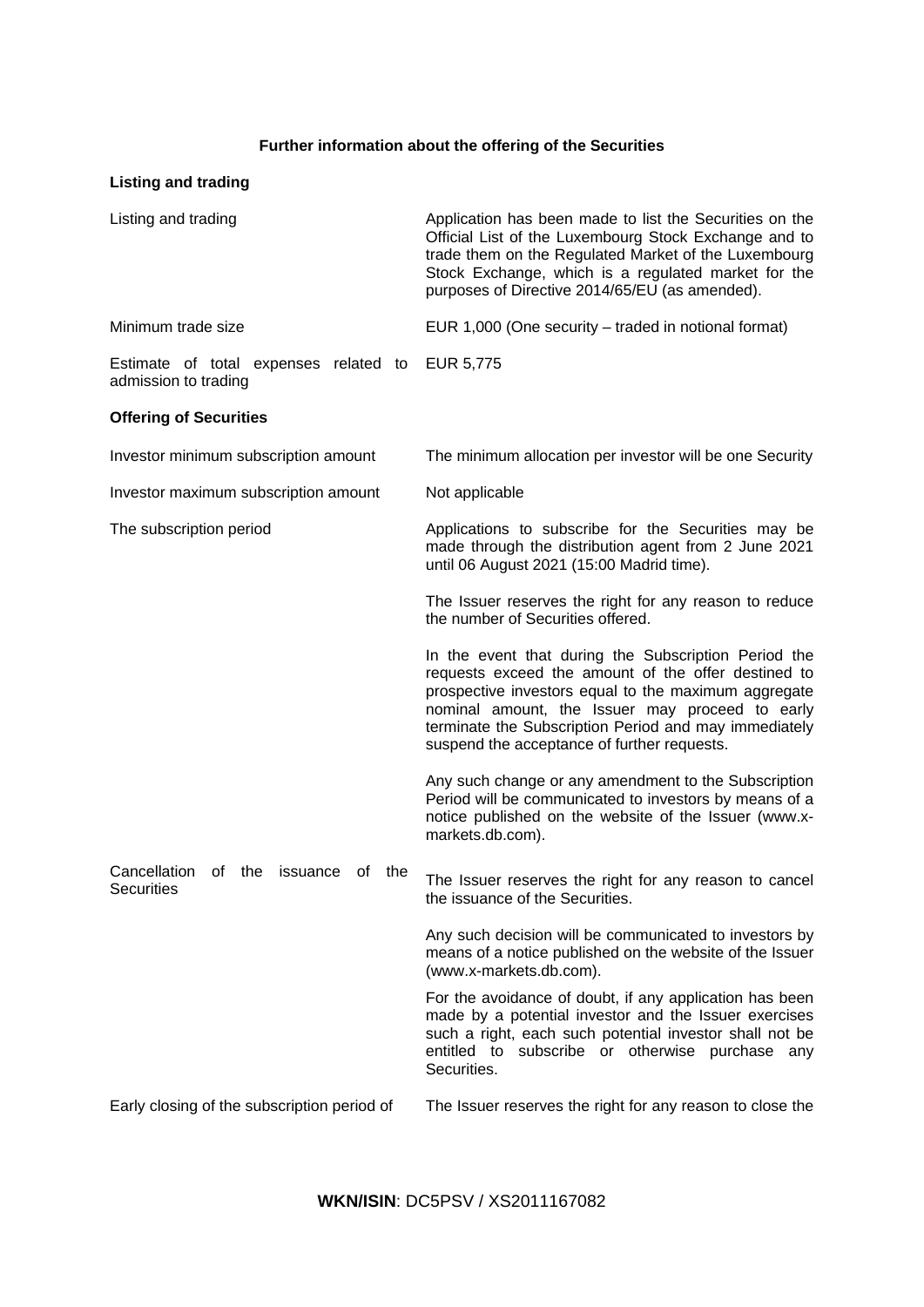| the Securities                                                                                                                                         | subscription period early.                                                                                                                                                                                                                                                                                                                                                                                                                           |
|--------------------------------------------------------------------------------------------------------------------------------------------------------|------------------------------------------------------------------------------------------------------------------------------------------------------------------------------------------------------------------------------------------------------------------------------------------------------------------------------------------------------------------------------------------------------------------------------------------------------|
| Conditions to which the offer is subject:                                                                                                              | Offers of the Securities are conditional on their issue.                                                                                                                                                                                                                                                                                                                                                                                             |
| Description of the application process:                                                                                                                | Applications to purchase Securities will be made<br>through local branches of Deutsche Bank S.A.E.<br>domiciled at Paseo De La Castellana, 18, 28046<br>Madrid, Spain                                                                                                                                                                                                                                                                                |
| Description of possibility to reduce<br>subscriptions and manner for refunding<br>excess amount paid by applicants:                                    | Not applicable                                                                                                                                                                                                                                                                                                                                                                                                                                       |
| Details of the method and time limits for<br>paying up and delivering the Securities:                                                                  | Investors will be notified by the Issuer or the relevant<br>Financial Intermediary of their allocations of Securities<br>and the settlement arrangements in respect thereof. The<br>Securities will be issued on the Issue Date and the<br>Securities will be delivered on the Value Date against<br>payment to the Issuer of the net subscription price.                                                                                            |
| Manner in and date on which results of the<br>offer are to be made public:                                                                             | The Issuer will in its sole discretion determine the final<br>amount of Securities to be issued (which will be<br>dependent on the outcome of the offer), up to a limit of<br>100,000 Securities                                                                                                                                                                                                                                                     |
|                                                                                                                                                        | The precise number of Securities to be issued will be<br>published on the website of the Issuer (www.x-<br>markets.db.com) on or around the Issue Date                                                                                                                                                                                                                                                                                               |
|                                                                                                                                                        | The results of the offer will be available from the<br>Distributor following the Subscription Period and prior to<br>the Issue Date.                                                                                                                                                                                                                                                                                                                 |
|                                                                                                                                                        | The results of the offer are available free of charge from<br>the third business day after the Issue Date in the<br>branches of the relevant Paying Agent. The results of<br>the offer will be filed with the Spanish Securities Market<br>Commission (Comisión Nacional del Mercado de<br>Valores) (the "CNMV") and will be published on the<br>website<br>the<br>Luxembourg Stock<br>Exchange<br>οf<br>(www.bourse.lu) and the CNMV (www.cnmv.es). |
| Procedure for exercise of any right of pre-<br>emption, negotiability of subscription rights<br>and treatment of subscription rights not<br>exercised: | Not applicable                                                                                                                                                                                                                                                                                                                                                                                                                                       |
| Categories of potential investors to which<br>the Securities are offered and whether                                                                   | Non-qualified investors                                                                                                                                                                                                                                                                                                                                                                                                                              |
| tranche(s) have been reserved for certain<br>countries:                                                                                                | The offer may be made in Spain to any person which<br>complies with all other requirements for investment as<br>set out in the Securities Note or otherwise determined<br>and/or<br>the<br>relevant<br>the<br><b>Issuer</b><br>Financial<br>b٧<br>Intermediaries. In other EEA countries, offers will only<br>be made pursuant to an exemption under the<br>Prospectus Regulation.                                                                   |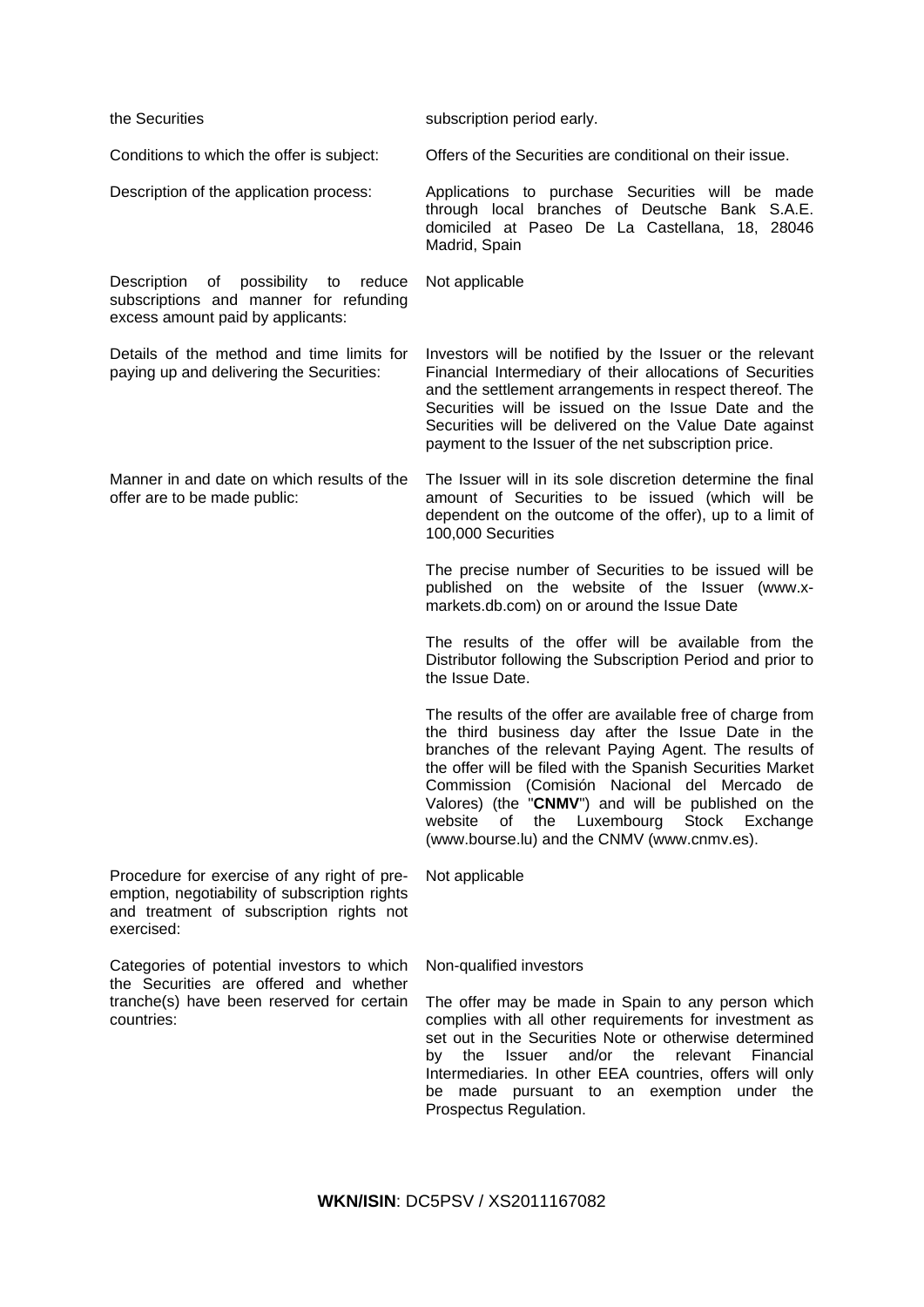Process for notification to applicants of the amount allotted and the indication whether dealing may begin before notification is made:

Name(s) and address(es), to the extent known to the Issuer, of the placement agents in the various countries where the offer takes place.

Each investor will be notified by the relevant Distributor of its allocation of Securities after the end of the Subscription Period and before the Issue Date

Local branches of Deutsche Bank S.A.E. domiciled at Paseo De La Castellana, 18, 28046 Madrid, Spain (the "**Distributor**" and together with any other entities appointed as a distributor in respect of the Securities during the Subscription Period, the "**Distributors**")

Consent to use of Prospectus: The Issuer consents to the use of the Prospectus by the following Financial Intermediaries (individual consent): all local branches of Deutsche Bank S.A.E. domiciled at Paseo De La Castellana, 18, 28046 Madrid, Spain

> Individual consent to the later resale and final placement of the Securities by the financial intermediaries is given in relation to Spain

> The subsequent resale or final placement of Securities by Financial Intermediaries can be made as long as this Prospectus is valid in accordance with Article 12 of the Prospectus Regulation.

### **Fees**

Fees paid by the Issuer to the distributor Up to 5.00 of the Issue Price

The Distributor will purchase the securities at a discount from the Issuer of up to 5.00 per cent. of the Issue Price of the Securities placed through it (being the 0.00 per cent. Placement Fee referred to below and a 5.00 per cent. Distribution Fee).

Collectively, such fees are equivalent to approximately 0.50 per cent. per annum for 10 years.

### **Costs/Distribution Fees**

| Amount of any expenses and taxes<br>specifically charged to the subscriber or | Ex-ante entry costs: 6.69%                                                                                                                                               |
|-------------------------------------------------------------------------------|--------------------------------------------------------------------------------------------------------------------------------------------------------------------------|
| purchaser:                                                                    | Ex-ante exit costs<br>$1.00\%$                                                                                                                                           |
|                                                                               | Ex-ante running costs on yearly basis: 0                                                                                                                                 |
|                                                                               | Other expenses and taxes: none                                                                                                                                           |
| Determination of the price by the Issuer                                      | Both the Initial Issue Price of the Single Underlying<br>Autocallable Notes and the bid and ask prices quoted by<br>the Issuer during its term are based on the Issuer's |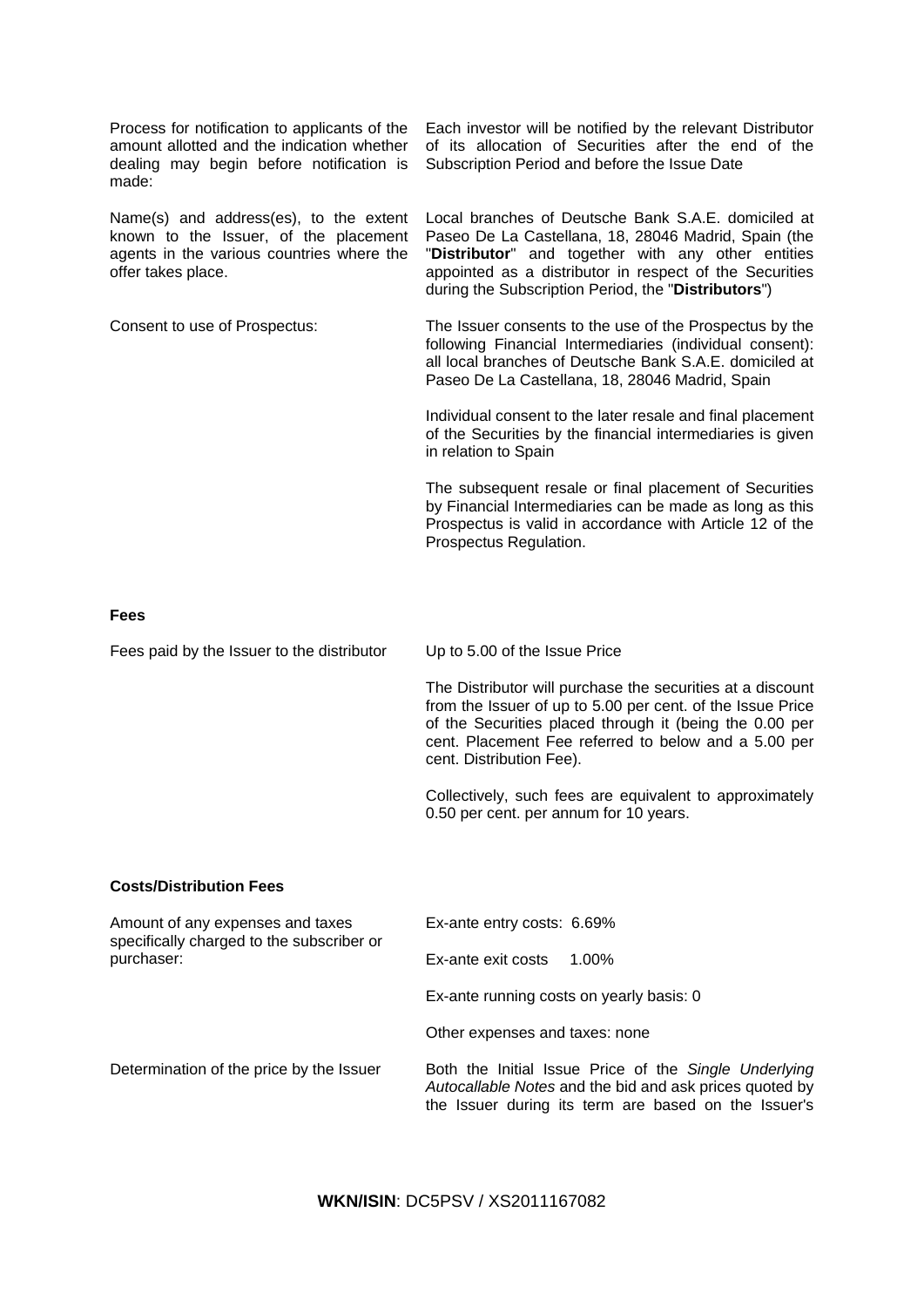|                                                                 | internal pricing models. Accordingly, unlike in an on<br>exchange trading, for example for shares, the prices<br>quoted during the term are not based on supply and<br>demand. The prices in particular contain a margin which<br>the Issuer determines at its free discretion and which<br>may cover, in addition to the Issuer's proceeds, the<br>costs of structuring, market making and settlement of<br>Single Underlying Autocallable Notes, any applicable<br>sales costs (distribution fee) and other costs. |
|-----------------------------------------------------------------|----------------------------------------------------------------------------------------------------------------------------------------------------------------------------------------------------------------------------------------------------------------------------------------------------------------------------------------------------------------------------------------------------------------------------------------------------------------------------------------------------------------------|
| <b>Distribution fee</b>                                         | The bank (principal bank) will receive from the Issuer as<br>a distribution fee: up to 5.00 per cent of the purchase<br>price.                                                                                                                                                                                                                                                                                                                                                                                       |
| <b>Security ratings</b>                                         |                                                                                                                                                                                                                                                                                                                                                                                                                                                                                                                      |
| Rating                                                          | The Securities have not been rated.                                                                                                                                                                                                                                                                                                                                                                                                                                                                                  |
| Interests of natural and legal persons<br>involved in the issue |                                                                                                                                                                                                                                                                                                                                                                                                                                                                                                                      |
| Interests of natural and legal persons<br>involved in the issue | Save for the Distributor regarding the fees as set out<br>under "Fees" above, so far as the Issuer is aware, no<br>person involved in the issue of the Securities has an<br>interest material to the offer.                                                                                                                                                                                                                                                                                                          |
| <b>Publication of notices</b>                                   |                                                                                                                                                                                                                                                                                                                                                                                                                                                                                                                      |
| Publication of notices                                          | Notices will, in deviation from §16(1) of the General<br>Conditions of the Securities, be published on the<br>website www.investment-products.db.com.                                                                                                                                                                                                                                                                                                                                                                |

## **Information relating to the Underlying**

Information on the Underlying, on the past and future performance of the Underlying and its volatility can be obtained on the public website http://www.stoxx.com/index.html and on the Bloomberg page: SX5E.

As at the date of these Final Terms, STOXX Limited appears in the register of administrators and benchmarks established and maintained by the European Securities and Markets Authority pursuant to Article 36 of the Benchmarks Regulation (EU) 2016/1011 of the European Parliament and of the Council of 8 June 2016 on indices used as benchmarks in financial instruments and financial contracts or to measure the performance of investment funds and amending Directives 2008/48/EC and 2014/17/EU and Regulation (EU) No 596/2014 ("**Benchmark Regulation**").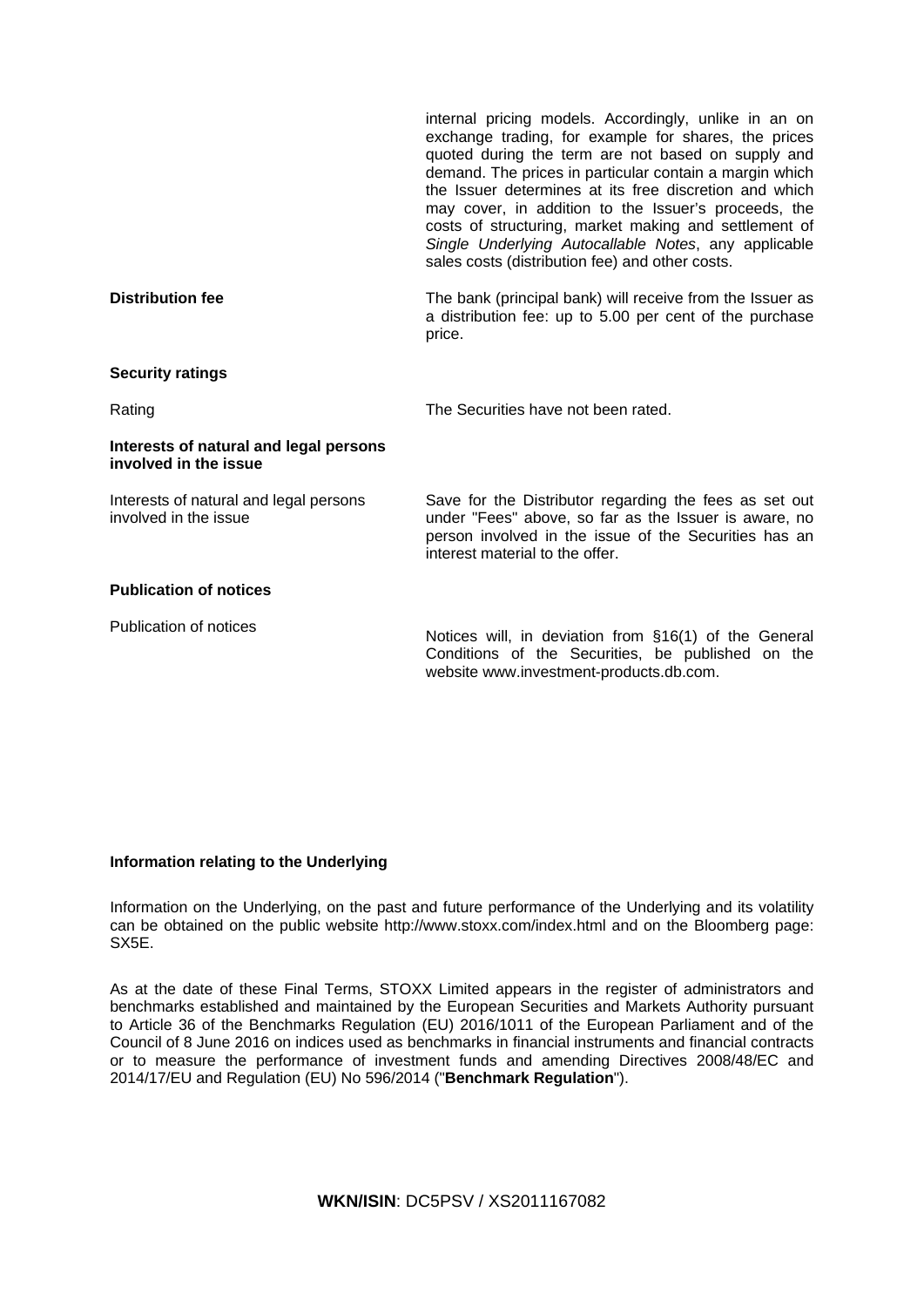The sponsor of the index composing the Underlying (as specified below) also maintains an Internet Site at the following address where further information may be available in respect of the Underlying (including a description of the essential characteristics of the index, comprising, as applicable, the type of index, the method and formulas of calculation, a description of the individual selection process of the index components and the adjustment rules).

Index Sponsor of EURO STOXX 50® Index: **STOXX Limited**

Internet Site of Index Sponsor: **https://www.stoxx.com/**

## **Index Disclaimer (EURO STOXX 50® Index)**

STOXX Limited ("**STOXX**") and its licensors (the "**Licensors**") have no relationship to the Issuer, other than the licensing of the EURO STOXX 50® Index and the related trademarks for use in connection with the Securities.

### **STOXX and its Licensors do not:**

- **Sponsor, endorse, sell or promote the Securities.**
- Recommend that any person invest in the Securities or any other securities.
- Have any responsibility or liability for or make any decisions about the timing, amount or pricing of Securities.
- Have any responsibility or liability for the administration, management or marketing of the Securities.
- Consider the needs of the Securities or the owners of the Securities in determining, composing or calculating the EURO STOXX 50® Index or have any obligation to do so.

**STOXX and its Licensors will not have any liability in connection with the Securities. Specifically, STOXX and its Licensors do not make any warranty, express or implied and disclaim any and all warranty about:**

- **The results to be obtained by the Securities, the owner of the Securities or any other person in connection with the use of the EURO STOXX 50® Index and the data included in the EURO STOXX 50® Index;**
- **The accuracy or completeness of the EURO STOXX 50® Index and its data;**
- **The merchantability and the fitness for a particular purpose or use of the EURO STOXX 50® Index and its data**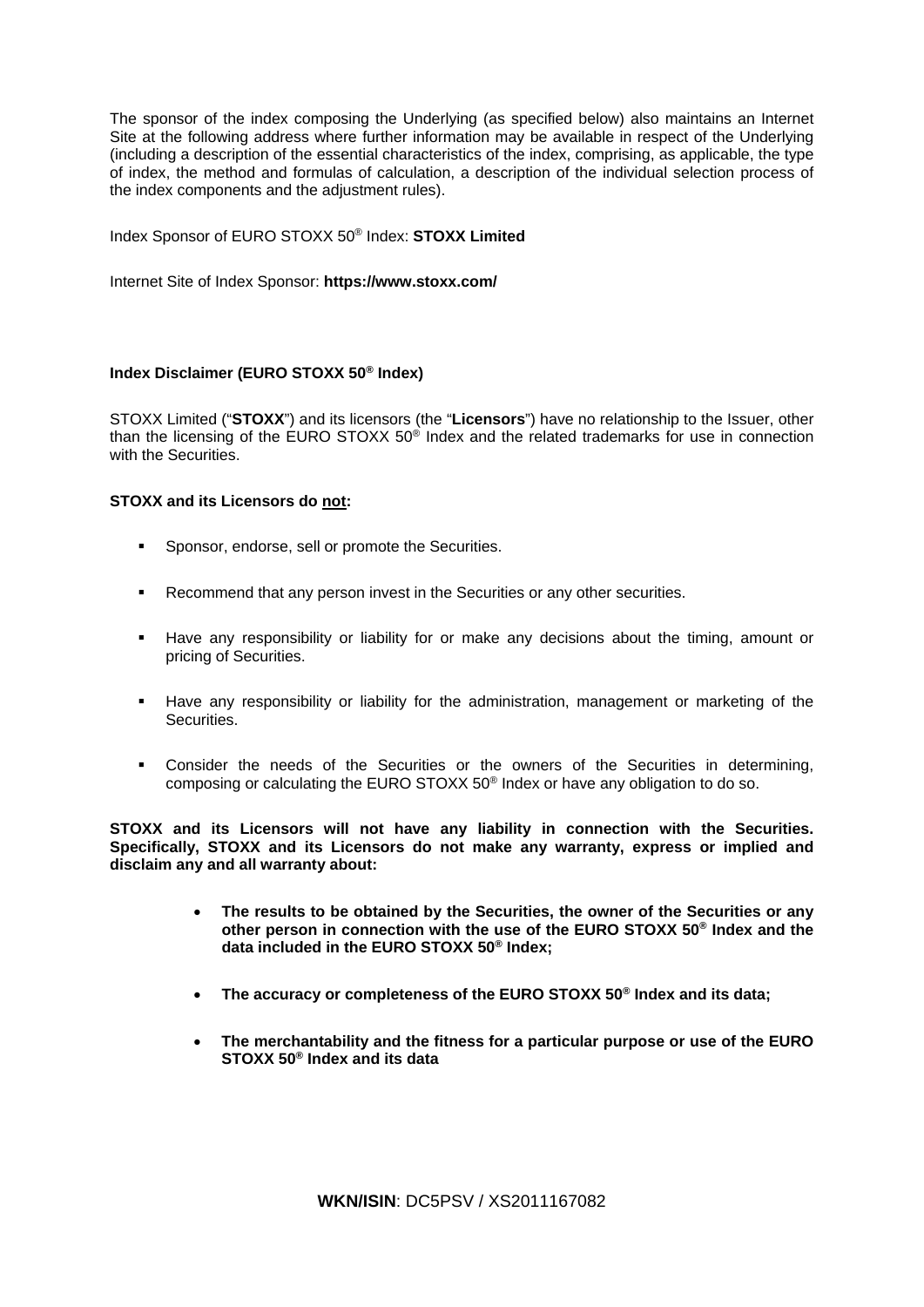- **STOXX and its Licensors will have no liability for any errors, omissions or interruptions in the EURO STOXX 50® Index or its data;**
- **Under no circumstances will STOXX or its Licensors be liable for any lost profits or indirect, punitive, special or consequential damages or losses, even if STOXX or its Licensors knows that they might occur.**

**The licensing agreement between the Issuer and STOXX is solely for their benefit and not for the benefit of the owners of the Securities or any other third parties.**

### **Further information published by the Issuer**

The Issuer does not intend to provide any further information on the Underlying.

### **Country-specific information:**

## **Spain**

Offers may be made in Spain to any person which complies with all other requirements for investment as set out in the Base Prospectus or otherwise determined by the Issuer and/or the relevant financial intermediaries.

Agent in Spain The Agent is Deutsche Bank S.A.E. being as at the Issue Date at the following address Paseo De La Castellana, 18, 28046 Madrid, Spain.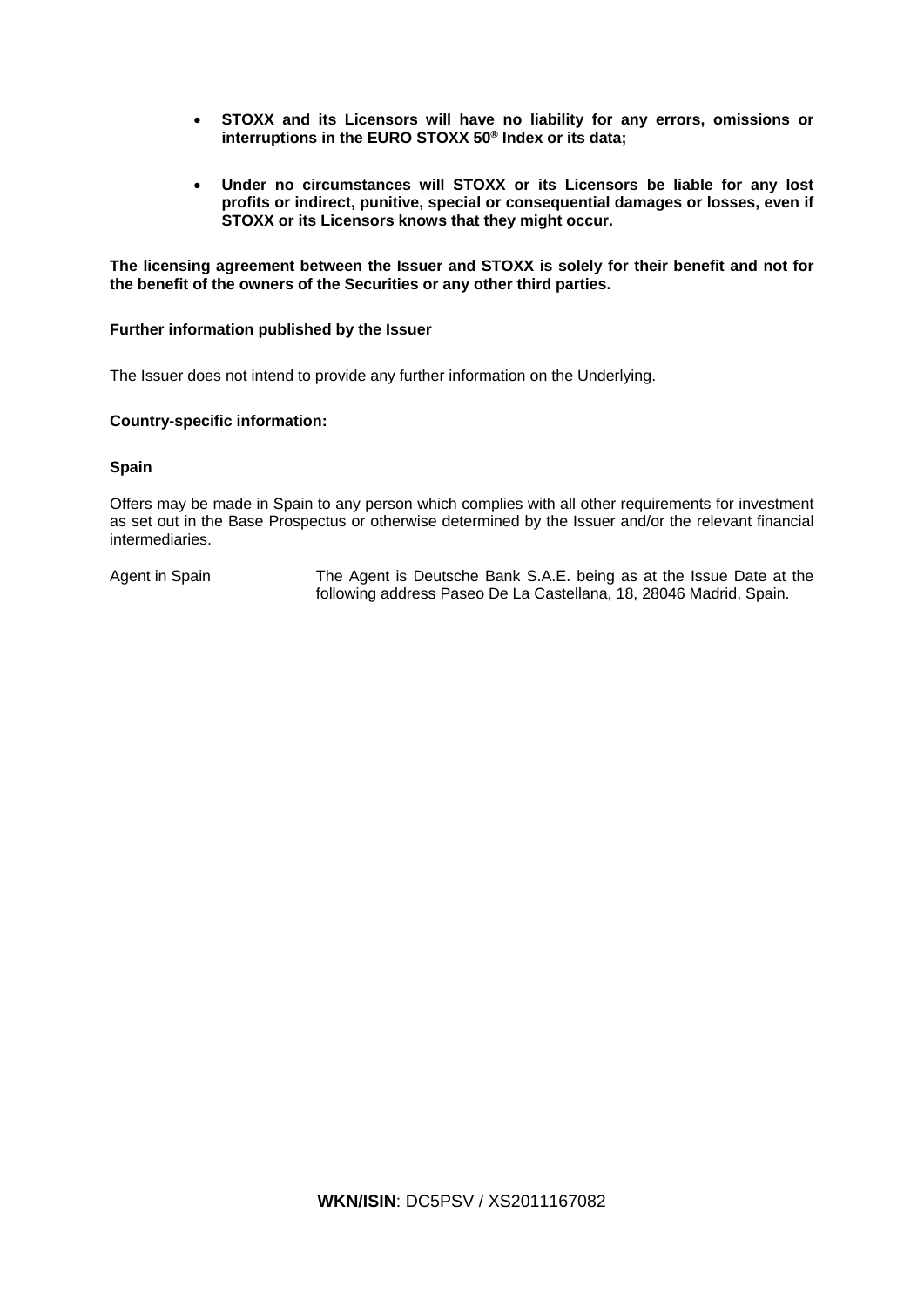#### **Annex to the Final Terms**

#### **Issue-specific summary**

#### **Section A – Introduction containing warnings**

#### **Warnings**

a) The summary should be read as an introduction to the Prospectus.

- b) Investors should base any decision to invest in the securities on a consideration of the Prospectus as a whole.
- c) Investors could lose all (total loss) or part of their invested capital.
- d) Where a claim relating to the information contained in the Prospectus is brought before a court, the plaintiff investors might, under national law, have to bear the costs of translating the Prospectus, including any supplements, as well as the corresponding Final Terms before the legal proceedings are initiated.
- e) Civil liability attaches only to those persons who have tabled and submitted the summary including any translation thereof, but only where the summary is misleading, inaccurate or inconsistent, when read together with the other parts of the Prospectus, or where it does not provide, when read together with the other parts of the Prospectus, key information in order to aid investors when considering whether to invest in such securities.

f) You are about to purchase a product that is not simple and may be difficult to understand

#### **Introductory information**

### **Name and international securities identification number**

The Notes (the "**Securities**") offered under this Prospectus have the following securities identification numbers:

ISIN: XS2011167082

#### **Contact details of the issuer**

The Issuer (with Legal Entity Identifier (LEI) 7LTWFZYICNSX8D621K86) has its registered office at Taunusanlage 12, 60325 Frankfurt am Main, Federal Republic of Germany (telephone: +49-69-910-00).

#### **Approval of the prospectus; competent authority**

The Prospectus consists of a Securities Notes and a Registration Document.

The Securities Note has been approved by the Commission de Surveillance du Secteur Financier ("**CSSF**") on 19 February 2021. The business address of the CSSF is: 283, route d'Arlon, L-1150 Luxembourg, Luxembourg (telephone: +352 (0)26 251-1).

The Registration Document has been approved by the Commission de Surveillance du Secteur Financier ("**CSSF**") on 3 May 2020. The business address of the CSSF is: 283, route d'Arlon, L-1150 Luxembourg, Luxembourg (telephone: +352 (0)26 251-1).

#### **Section B – Key information on the Issuer**

#### **Who is the issuer of the securities?**

#### **Domicile and legal form of the issuer**

Deutsche Bank Aktiengesellschaft (commercial name: Deutsche Bank) is a credit institution and a stock corporation incorporated in Germany and accordingly operates under the laws of Germany. The Legal Entity Identifier (LEI) of Deutsche Bank is 7LTWFZYICNSX8D621K86. The Bank has its registered office in Frankfurt am Main, Germany. It maintains its head office at Taunusanlage 12, 60325 Frankfurt am Main, Germany.

#### **Principal activities of the issuer**

The objects of Deutsche Bank, as laid down in its Articles of Association, include the transaction of all kinds of banking business, the provision of financial and other services and the promotion of international economic relations. The Bank may realise these objectives itself or through subsidiaries and affiliated companies. To the extent permitted by law, the Bank is entitled to transact all business and to take all steps which appear likely to promote the objectives of the Bank, in particular to acquire and dispose of real estate, to establish branches at home and abroad, to acquire, administer and dispose of participations in other enterprises, and to conclude enterprise agreements.

Deutsche Bank is organized into the following segments:

— Corporate Bank (CB);

— Investment Bank (IB);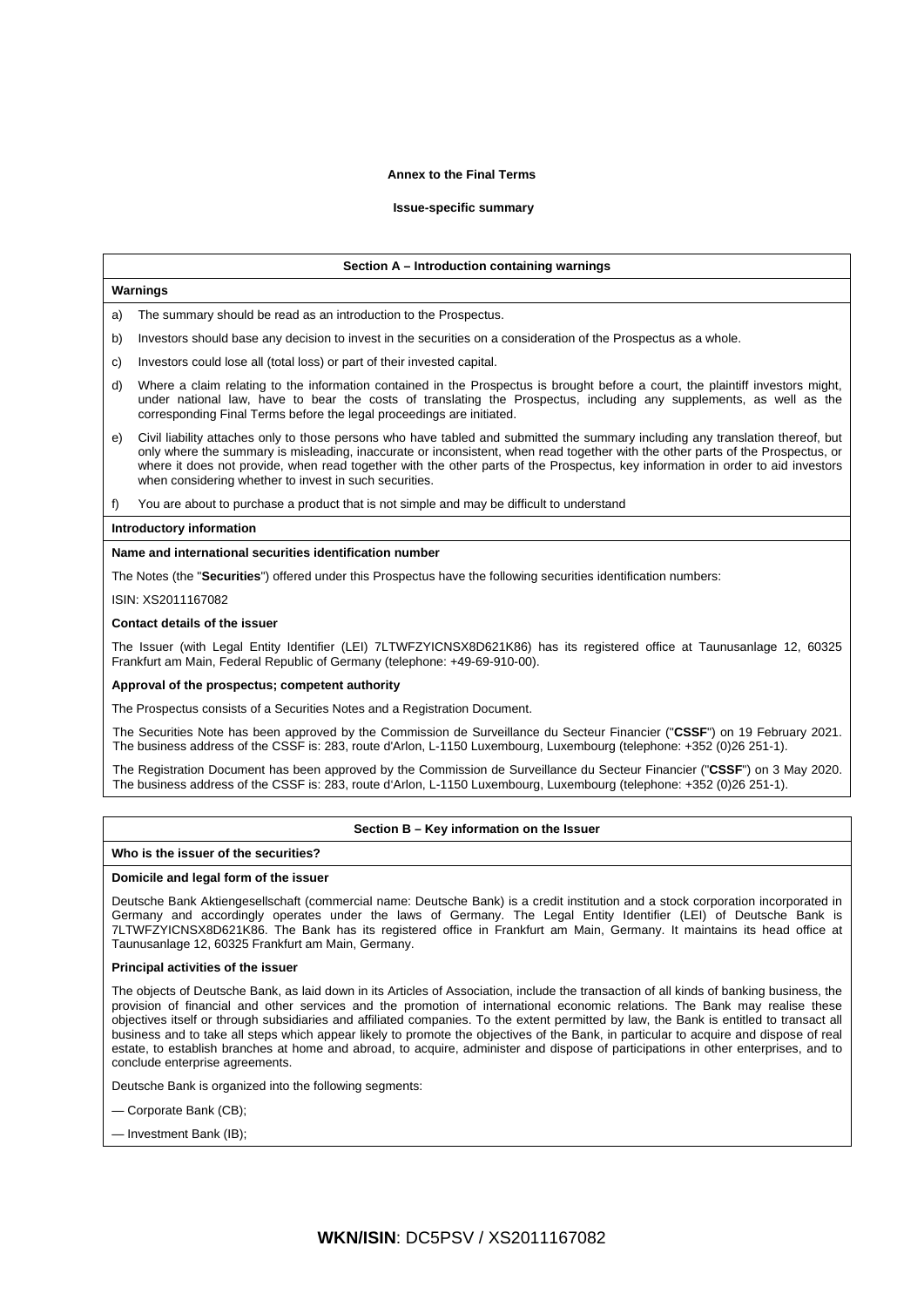— Private Bank (PB);

- Asset Management (AM);
- Capital Release Unit (CRU); and
- Corporate & Other (C&O).

In addition, Deutsche Bank has a country and regional organizational layer to facilitate a consistent implementation of global strategies.

The Bank has operations or dealings with existing and potential customers in most countries in the world. These operations and dealings include working through:

- subsidiaries and branches in many countries;
- representative offices in many other countries; and
- one or more representatives assigned to serve customers in a large number of additional countries.

#### **Major shareholders of the issuer**

Deutsche Bank is neither directly nor indirectly majority-owned or controlled by any other corporation, by any government or by any other natural or legal person severally or jointly.

Pursuant to German law and Deutsche Bank's Articles of Association, to the extent that the Bank may have major shareholders at any time, it may not give them different voting rights from any of the other shareholders.

Deutsche Bank is not aware of arrangements which may at a subsequent date result in a change of control of the company.

The German Securities Trading Act (*Wertpapierhandelsgesetz*) requires investors in publicly-traded corporations whose investments reach certain thresholds to notify both the corporation and the German Federal Financial Supervisory Authority (*Bundesanstalt für Finanzdienstleistungsaufsicht*) of such change within four trading days. The minimum disclosure threshold is 3 per cent. of the corporation's issued voting share capital. To the Bank's knowledge, there are only six shareholders holding more than 3 per cent. of Deutsche Bank shares or to whom more than 3 per cent. of voting rights are attributed, and none of these shareholders holds more than 10 per cent. of Deutsche Bank shares or voting rights.

#### **Identity of the key managing directors of the issuer**

The key managing directors of the issuer are members of the issuer's Executive Board. These are: Christian Sewing, Karl von Rohr, Fabrizio Campelli, Frank Kuhnke, Bernd Leukert, Stuart Wilson Lewis, James von Moltke, Alexander von zur Mühlen, Christiana Riley and Prof. Dr. Stefan Simon.

#### **Identity of the Issuer's statutory auditors**

Until 31 December 2019, the independent auditor for the period covered by the historical financial information of Deutsche Bank was KPMG Aktiengesellschaft Wirtschaftsprüfungsgesellschaft ("KPMG"). KPMG is a member of the chamber of public accountants (Wirtschaftsprüferkammer). With effect as of 1 January 2020, Ernst & Young GmbH Wirtschaftsprüfungsgesellschaft ("EY") has been appointed as independent auditor. EY is a member of the chamber of public accountants (*Wirtschaftsprüferkammer*).

#### **What is the key financial information regarding the issuer?**

The key financial information included in the tables below as of and for the financial years ended 31 December 2019 and 31 December 2020 has been extracted from the audited consolidated financial statements prepared in accordance with IFRS as of 31 December 2020. The key financial information included in the tables below as of and for the three months ended 31 March 2020 and 31 March 2021 has been extracted from the unaudited consolidated interim financial information prepared as of 31 March 2021.

| <b>Statement of income</b><br>(in million Euro)                                               | Three months ended<br>31 March 2021<br>(unaudited) | Year ended<br>31 December 2020 | Three months<br>ended 31 March<br>2020 (unaudited) | Year ended<br>31 December 2019 |
|-----------------------------------------------------------------------------------------------|----------------------------------------------------|--------------------------------|----------------------------------------------------|--------------------------------|
| Net interest income                                                                           | 2,801                                              | 11,526                         | 3,251                                              | 13,749                         |
| Commissions and fee income                                                                    | 2,739                                              | 9,424                          | 2,439                                              | 9,520                          |
| Provision for credit losses                                                                   | 69                                                 | 1,792                          | 506                                                | 723                            |
| Net gains (losses) on financial<br>assets/liabilities<br>at fair value through profit or loss | 1,324                                              | 2,465                          | 395                                                | 193                            |
| Profit (loss) before income taxes                                                             | 1,589                                              | 1,021                          | 206                                                | (2,634)                        |
| Profit (loss)                                                                                 | 1,037                                              | 624                            | 66                                                 | (5, 265)                       |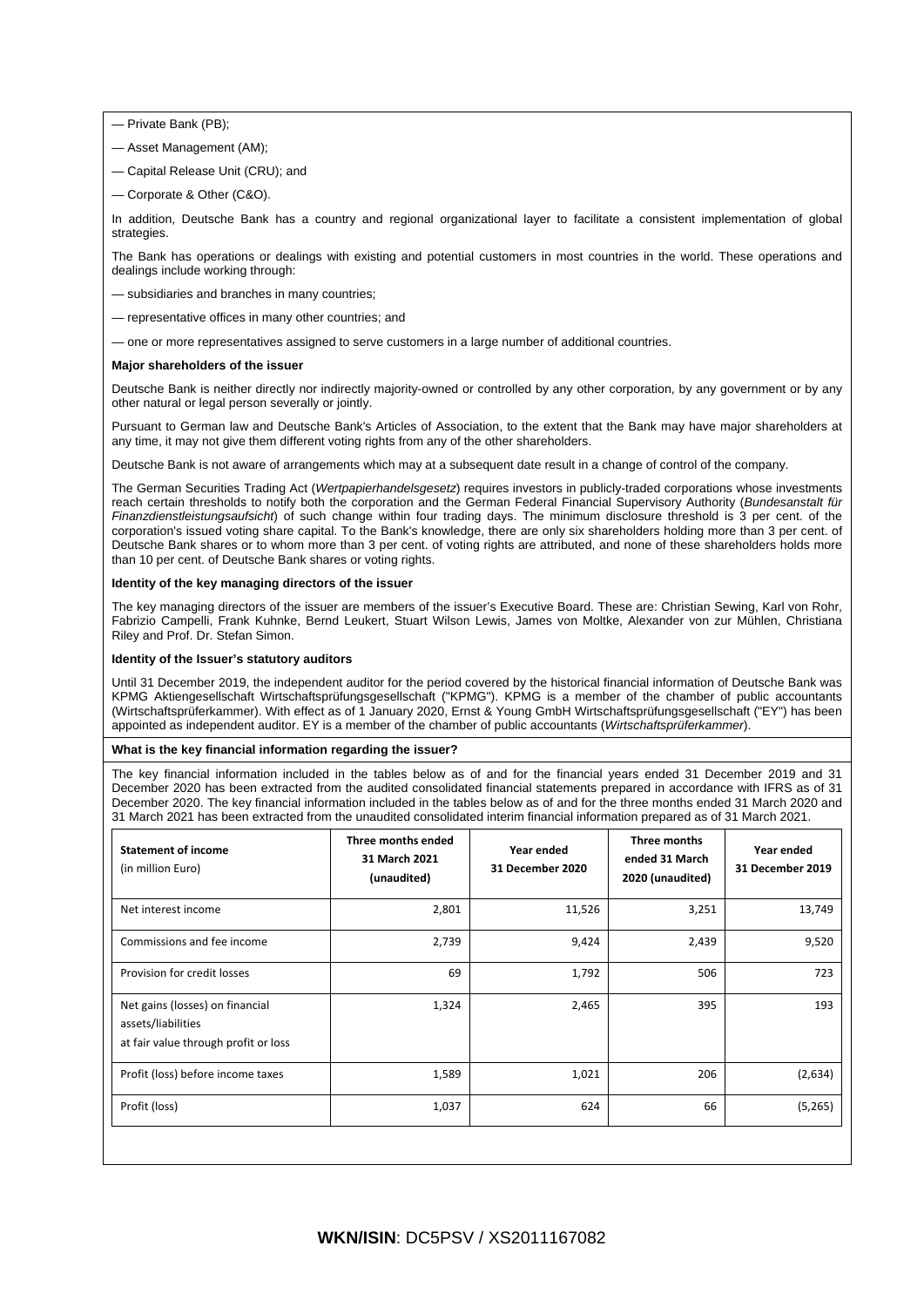| <b>Balance sheet</b><br>(amounts in million Euro) | 31 March 2021<br>(unaudited) | 31 December 2020 | 31 December 2019 |
|---------------------------------------------------|------------------------------|------------------|------------------|
| Total assets                                      | 1,317,126                    | 1,325,259        | 1,297,674        |
| Senior debt                                       | 89,626                       | 93,391           | 101,187          |
| Subordinated debt                                 | 8,487                        | 7,352            | 6,934            |
| Loans at amortized cost                           | 435,362                      | 426,995          | 429,841          |
| Deposits                                          | 577,796                      | 568,031          | 572,208          |
| Total equity                                      | 63,557                       | 62,196           | 62,160           |
| Common Equity Tier 1 capital ratio                | 13.7%                        | 13.6%            | 13.6%            |
| Total capital ratio (fully loaded)                | 17.8%                        | 17.3%            | 17.4 %           |
| Leverage ratio (fully loaded)                     | 4.6%                         | 4.7%             | 4.2%             |

#### **What are the key risks that are specific to the issuer?**

The Issuer is subject to the following key risks:

**Macroeconomic, Geopolitical and Market Environment:** As a global investment bank with a large private client franchise, our businesses are materially affected by global macroeconomic and financial market conditions. Significant risks exist that could negatively affect the results of operations and financial condition in some of our businesses as well as our strategic plans, including risks posed by the COVID-19 pandemic, deterioration of the economic outlook for the euro area and slowing in emerging markets, trade tensions between the United States and China as well between the United States and Europe, inflation risks and other geopolitical risks.

**Business and Strategy:** Our results of operation and financial condition have in the past been negatively impacted by the challenging market environment, uncertain macroeconomic and geopolitical conditions, lower levels of client activity, increased competition and regulation, and the immediate impact of our strategic decisions. If we are unable to improve our profitability, we may be unable to meet our strategic aspirations, and may have difficulty maintaining capital, liquidity and leverage at levels expected by market participants and our regulators.

**Regulation and Supervision:** Regulatory reforms enacted and proposed in response to weaknesses in the financial sector, together with increased regulatory scrutiny more generally, have had and continue to have a significant impact on us and may adversely affect our business and ability to execute our strategic plans. Competent regulators may prohibit us from making dividend payments or payments on our regulatory capital instruments or take other actions if we fail to comply with regulatory requirements.

**Capital Requirements**: Regulatory and legislative changes require us to maintain increased capital and bail-inable debt (debt that can be bailed in in resolution) and abide by tightened liquidity requirements. These requirements may significantly affect our business model, financial condition and results of operations as well as the competitive environment generally. Any perceptions in the market that we may be unable to meet our capital or liquidity requirements with an adequate buffer, or that we should maintain capital or liquidity in excess of these requirements or another failure to meet these requirements could intensify the effect of these factors on our business and results.

**Internal Control Environment:** A robust and effective internal control environment and adequate infrastructure (comprising people, policies and procedures, processes, controls assurance and IT systems) are necessary to ensure that we conduct our business in compliance with the laws, regulations and associated supervisory expectations applicable to us. We have identified the need to strengthen our internal control environment and infrastructure and have embarked on initiatives to accomplish this. If these initiatives are not successful or proceed too slowly, our reputation, regulatory position and financial condition may be materially adversely affected, and our ability to achieve our strategic ambitions may be impaired.

**Litigation, Regulatory Enforcement Matters and Investigations:** We operate in a highly and increasingly regulated and litigious environment, potentially exposing us to liability and other costs, the amounts of which may be substantial and difficult to estimate, as well as to legal and regulatory sanctions and reputational harm. We and our subsidiaries are involved in various litigation proceedings, including civil class action lawsuits, arbitration proceedings and other disputes with third parties, as well as regulatory proceedings and investigations by both civil and criminal authorities in jurisdictions around the world.

#### **Section C – Key information on the securities**

**What are the main features of the securities?**

### **Type of securities**

The Securities are *Notes*.

**Class of securities**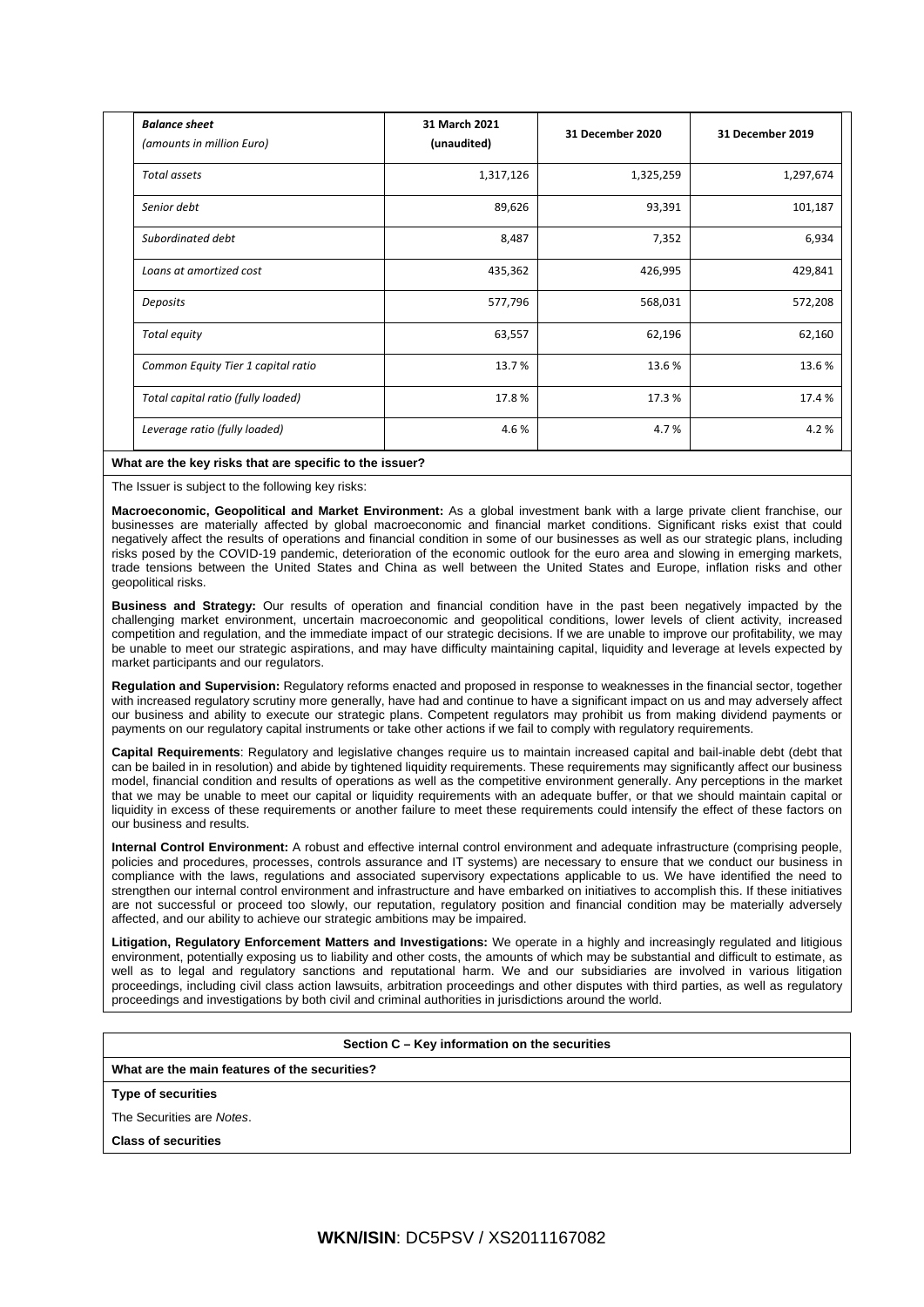The Securities will be represented by a global security (the "**Global Security**"). No definitive Securities will be issued. The Securities will be issued in bearer form.

### **Securities identification number(s) of the securities**

ISIN: XS2011167082 / WKN: DC5PSV

#### **Applicable law of the securities**

The Securities will be governed by English law. The constituting of the Securities may be governed by the laws of the jurisdiction of the Clearing Agent.

#### **Restrictions on the free transferability of the securities**

Each Security is transferable in accordance with applicable law and any rules and procedures for the time being of any Clearing Agent through whose books such Security is transferred.

#### **Status of the securities**

The Securities constitute unsecured and unsubordinated preferred liabilities of the Issuer ranking *pari passu* among themselves and *pari passu* with all other unsecured and unsubordinated preferred liabilities of the Issuer, subject, however, to statutory priorities conferred to certain unsecured and unsubordinated preferred liabilities in the event of Resolution Measures imposed on the Issuer or in the event of the dissolution, liquidation, Insolvency, composition or other proceedings for the avoidance of Insolvency of, or against, the Issuer.

#### **Ranking of the securities**

The ranking of the Issuer's liabilities in insolvency or in the event of the imposition of Resolution Measures, such as a bail-in, is determined by German law. The Securities are unsecured unsubordinated preferred liabilities that would rank higher than the Issuer's regulatory capital, its subordinated liabilities and its unsecured unsubordinated non-preferred liabilities. The liabilities under the Securities rank *pari passu* with other unsecured unsubordinated preferred liabilities of the Issuer, including but not limited to derivatives, structured products and deposits not subject to protection. The liabilities under the Securities rank below liabilities protected in Insolvency or excluded from Resolution Measures, such as certain protected deposits.

#### **Rights attached to the securities**

The Securities provide holders of the Securities, on redemption or upon exercise, subject to a total loss, with a claim for payment of a cash amount. The Securities may also provide holders with an entitlement for the payment of a coupon.

The Single Underlying Autocallable Note is linked to the performance of the Underlying. The way this Note works results from the following key features:

#### 1. Coupon payments

The Coupon Amount payable on a Coupon Payment Date depends on the Reference Level of the Underlying on the immediately preceding Coupon Observation Date.

- a) If the Reference Level of the Underlying on such Coupon Observation Date is at or above the Coupon Threshold, investors will receive the Coupon Amount equal to a specified percentage of the Nominal Amount (Coupon Payment) at the next Coupon Payment Date (where, such percentage may be different for each Coupon Payment Date),
- b) If the Reference Level of the Underlying on such Coupon Observation Date is below the Coupon Threshold, the Coupon Amount will be zero and no Coupon Payment will be made at the next Coupon Payment Date.

#### 2. Early redemption

If the applicable Final Terms specify early redemption, a check will be performed for this Note on each Observation Date as to whether the Reference Level of the Underlying is equal to or greater than the Redemption Threshold. If it is, the Notes will be redeemed early at 100 per cent. of the Nominal Amount.

3. Redemption at maturity

- a) on the Settlement Date investors receive the Nominal Amount if the Final Reference Level of the Underlying at or above the Barrier, or
- b) if the Final Reference Level of the Underlying is below its Barrier, investors receive a Cash Amount equal to the product of (i) the Nominal Amount and (ii) the quotient of the Final Reference Level of the Underlying divided by its Initial Reference Level.

| <b>Security Type</b> | Notes / Single Underlying Autocallable Note        |
|----------------------|----------------------------------------------------|
| <b>Issue Price</b>   | EUR 1,000 (100.00 per cent. of the Nominal Amount) |
| <b>Issue Date</b>    | 10 August 2021                                     |

Investors have no claims to the/deriving from the Underlying.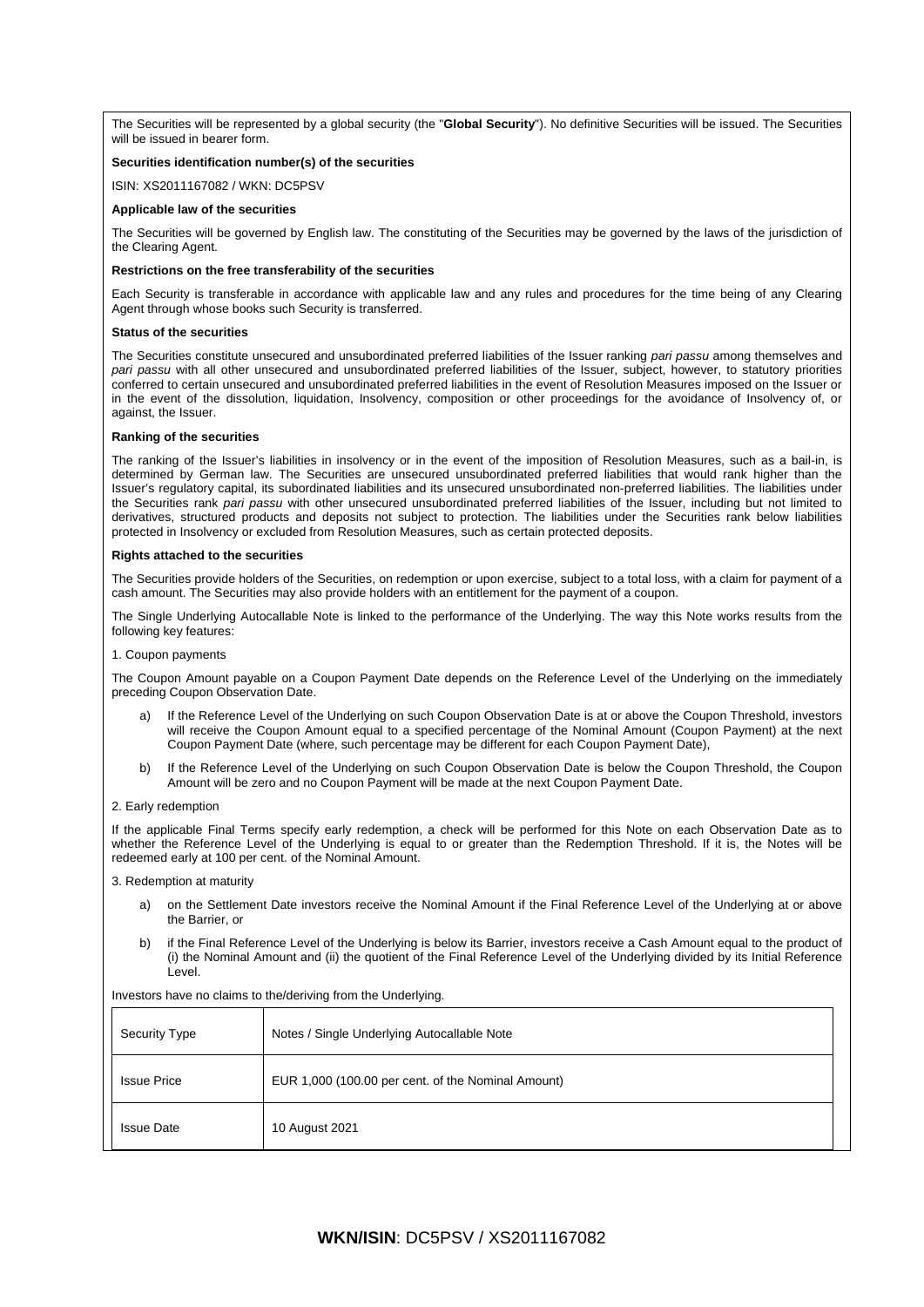| <b>Nominal Amount</b>                    | EUR 1,000 per Note                                                                                                                                                                                                                                                                                                                                                                                                                                                                                                                                                                                                                                                      |  |  |
|------------------------------------------|-------------------------------------------------------------------------------------------------------------------------------------------------------------------------------------------------------------------------------------------------------------------------------------------------------------------------------------------------------------------------------------------------------------------------------------------------------------------------------------------------------------------------------------------------------------------------------------------------------------------------------------------------------------------------|--|--|
| Settlement                               | Cash Settlement                                                                                                                                                                                                                                                                                                                                                                                                                                                                                                                                                                                                                                                         |  |  |
| Initial Reference Level                  | The Reference Level on the Initial Valuation Date                                                                                                                                                                                                                                                                                                                                                                                                                                                                                                                                                                                                                       |  |  |
| <b>Final Reference Level</b>             | The Reference Level on the Valuation Date                                                                                                                                                                                                                                                                                                                                                                                                                                                                                                                                                                                                                               |  |  |
| Reference Level                          | In respect of any day, an amount (which shall be deemed to be a monetary value in the Settlement<br>Currency) equal to: the Relevant Reference Level Value on such day quoted by or published on the<br>Reference Source as specified in the specification of the Underlying.                                                                                                                                                                                                                                                                                                                                                                                           |  |  |
| <b>Relevant Reference</b><br>Level Value | The official closing level of the Underlying on the Reference Source                                                                                                                                                                                                                                                                                                                                                                                                                                                                                                                                                                                                    |  |  |
| <b>Initial Valuation Date</b>            | 10 August 2021                                                                                                                                                                                                                                                                                                                                                                                                                                                                                                                                                                                                                                                          |  |  |
| <b>Valuation Date</b>                    | 11 August 2031                                                                                                                                                                                                                                                                                                                                                                                                                                                                                                                                                                                                                                                          |  |  |
| <b>Observation Dates</b>                 | Each of 10 August 2022, 10 February 2023, 10 August 2023, 12 February 2024, 12 August 2024, 10<br>February 2025, 11 August 2025, 10 February 2026, 10 August 2026, 10 February 2027, 10 August<br>2027, 10 February 2028, 10 August 2028, 12 February 2029, 10 August 2029, 11 February 2030, 12<br>August 2030 and 10 February 2031.                                                                                                                                                                                                                                                                                                                                   |  |  |
| Coupon Payment                           | Coupon Payment applies<br>If the Relevant Reference Level Value of the Underlying on a Coupon Observation Date is<br>(a)<br>above or equal to the Coupon Threshold, the Coupon Payment will be made on the next<br>Coupon Payment Date, or<br>if the Relevant Reference level Value of the Underlying on a Coupon Observation Date is<br>(b)<br>below the Coupon Threshold no Coupon Payment will be made on the next Coupon<br>Payment Date.<br>If any Coupon Amount will be payable on the Coupon Payment Date falling on the Settlement Date,<br>such Coupon Amount will be payable together with, if applicable, any Cash Amount payable on the<br>Settlement Date. |  |  |
| <b>Coupon Observation</b><br>Dates       | Each of 10 February 2022, 10 August 2022, 10 February 2023, 10 August 2023, 12 February 2024,<br>12 August 2024, 10 February 2025, 11 August 2025, 10 February 2026, 10 August 2026, 10<br>February 2027, 10 August 2027, 10 February 2028, 10 August 2028, 12 February 2029, 10 August<br>2029, 11 February 2030, 12 August 2030, 10 February 2031 and 11 August 2031.                                                                                                                                                                                                                                                                                                 |  |  |
| Coupon Threshold                         | 85 per cent of the Initial Reference Level                                                                                                                                                                                                                                                                                                                                                                                                                                                                                                                                                                                                                              |  |  |
| Coupon Amount                            | 1.85 per cent of the Nominal Amount                                                                                                                                                                                                                                                                                                                                                                                                                                                                                                                                                                                                                                     |  |  |
| Coupon Payment Date                      | In respect of each Coupon Observation Date, the second Business Days following such Coupon<br>Observation Date.                                                                                                                                                                                                                                                                                                                                                                                                                                                                                                                                                         |  |  |
| <b>Business Day</b>                      | <b>Following Business Day Convention</b>                                                                                                                                                                                                                                                                                                                                                                                                                                                                                                                                                                                                                                |  |  |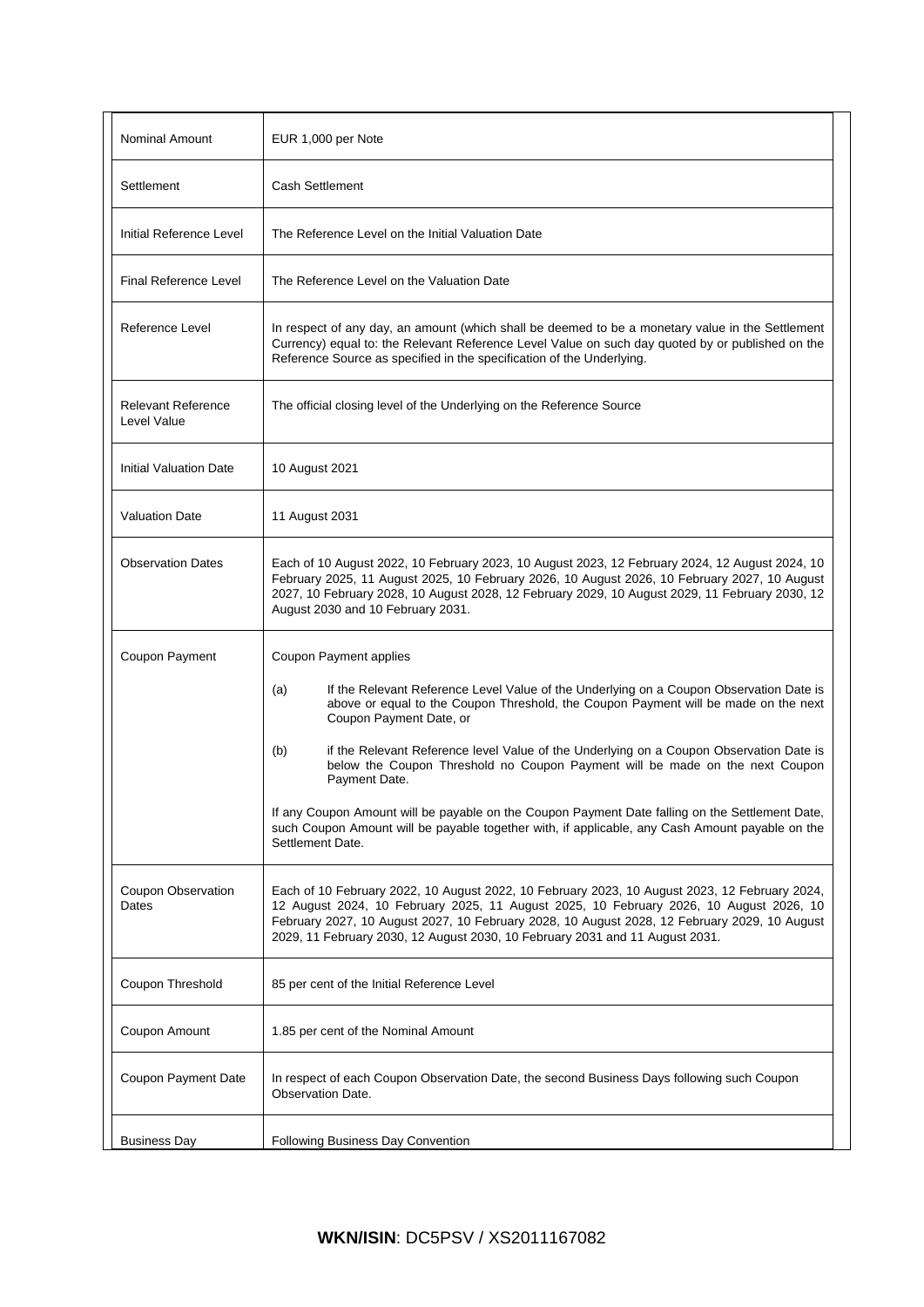| Convention                                |                                                                                                                                                                                                                                                                                  |  |  |  |
|-------------------------------------------|----------------------------------------------------------------------------------------------------------------------------------------------------------------------------------------------------------------------------------------------------------------------------------|--|--|--|
| <b>Coupon Cessation Date</b>              | The Settlement Date                                                                                                                                                                                                                                                              |  |  |  |
| <b>Settlement Date</b>                    | The second Business Day following: (a) in the event of a Redemption Event, relevant Observation<br>Date or (b) otherwise Valuation Date                                                                                                                                          |  |  |  |
|                                           | or, if such day is not a Business Day, the Settlement Date is postponed to the next day which is a<br>Business Day unless it would then fall in the following calendar month, in which case the Settlement<br>Date is brought forward to the immediately preceding Business Day. |  |  |  |
| <b>Strike</b>                             | 100 per cent. of the Initial Reference Level                                                                                                                                                                                                                                     |  |  |  |
| <b>Barrier</b>                            | 65 per cent. of the Initial Reference Level                                                                                                                                                                                                                                      |  |  |  |
| <b>Redemption Threshold</b>               | 100 per cent. of the Initial Reference Level                                                                                                                                                                                                                                     |  |  |  |
| Cash Amount                               | if on an Observation Date the Redemption Determination Amount has been above or equal to<br>(a)<br>the Redemption Threshold (a "Redemption Event"), the Nominal Amount or                                                                                                        |  |  |  |
|                                           | if a Redemption Event has not occurred:<br>(b)                                                                                                                                                                                                                                   |  |  |  |
|                                           | (i)<br>if the Final Reference Level is less than the Barrier, an amount equal to:                                                                                                                                                                                                |  |  |  |
|                                           | the quotient of:                                                                                                                                                                                                                                                                 |  |  |  |
|                                           | (A) the product of (x) EUR 1,000 and (y) the Final Reference Level (as<br>numerator) and                                                                                                                                                                                         |  |  |  |
|                                           | (B) the Strike (as denominator),                                                                                                                                                                                                                                                 |  |  |  |
|                                           | otherwise, the Nominal Amount.<br>(ii)                                                                                                                                                                                                                                           |  |  |  |
| Redemption<br><b>Determination Amount</b> | The Relevant Reference Level Value of the Underlying on an Observation Date.                                                                                                                                                                                                     |  |  |  |
| Early Redemption Date                     | In respect of an Observation Date, the Coupon Payment Date immediately following such<br><b>Observation Date</b>                                                                                                                                                                 |  |  |  |
| <b>Exercise Date</b>                      | If a Redemption Event occurs, the Observation Date in respect of which a Redemption Event<br>a)<br>first occurs                                                                                                                                                                  |  |  |  |
|                                           | b)<br>otherwise, the Valuation Date                                                                                                                                                                                                                                              |  |  |  |
|                                           |                                                                                                                                                                                                                                                                                  |  |  |  |
| Number of Securities:                     | up to 100,000 Securities at EUR 1,000.00 each with an aggregate nominal amount of up to EUR<br>100,000,000                                                                                                                                                                       |  |  |  |
| Currency:                                 | Euro ("EUR")                                                                                                                                                                                                                                                                     |  |  |  |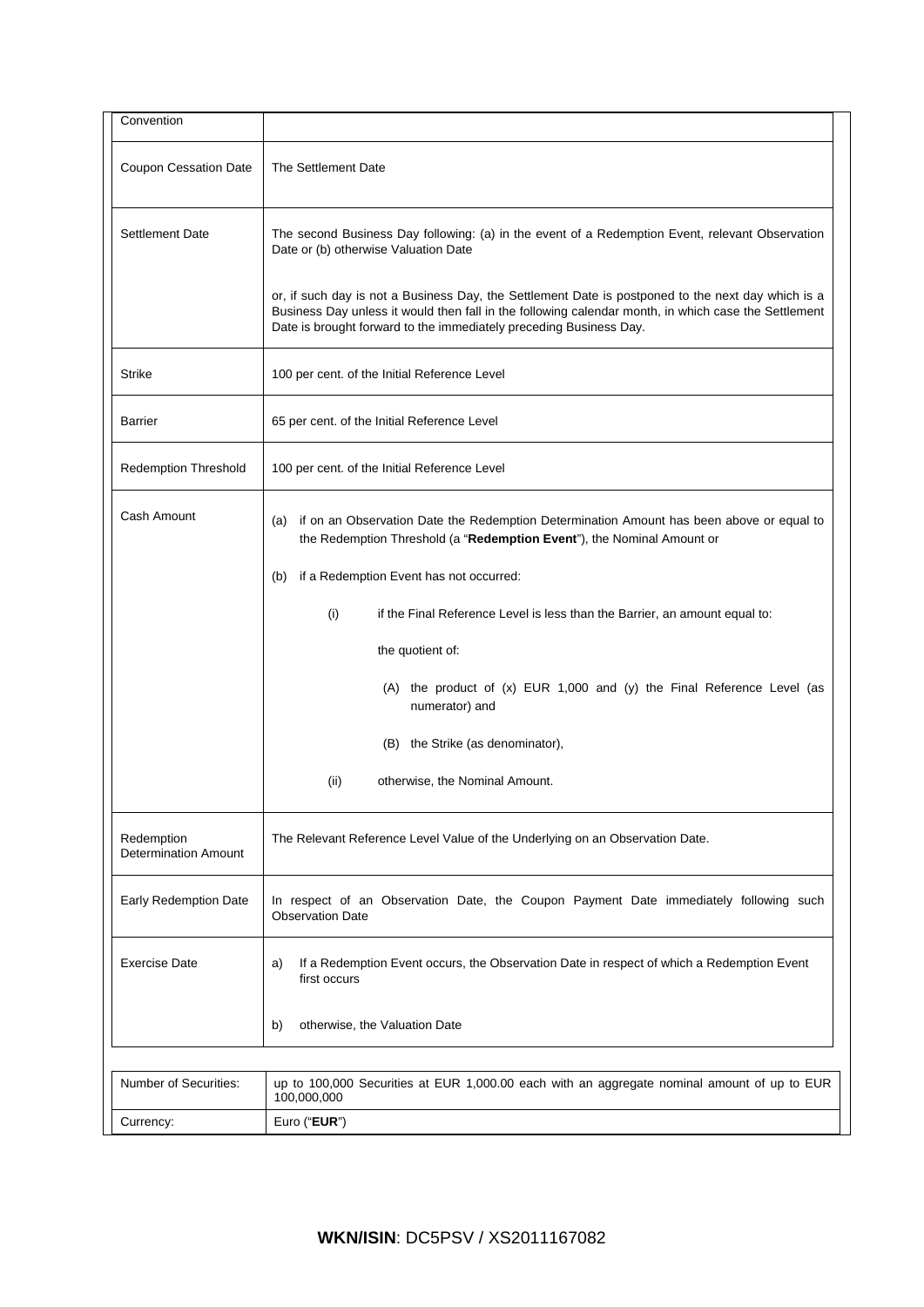| Name and address of<br>the Paying Agent:      | Deutsche Bank AG                       |
|-----------------------------------------------|----------------------------------------|
|                                               | Taunusanlage 12                        |
|                                               | 60325 Frankfurt am Main                |
|                                               | Germany                                |
| Name and address of<br>the Calculation Agent: | Deutsche Bank AG                       |
|                                               | Taunusanlage 12                        |
|                                               | 60325 Frankfurt am Main                |
|                                               | Germany                                |
| Underlying:                                   | Type: Index                            |
|                                               | Name: EURO STOXX 50 <sup>®</sup> Index |
|                                               | Index Sponsor: STOXX Limited           |
|                                               | <b>Reference Currency: EUR</b>         |

#### **Information on the historical and ongoing performance of the Underlying and its volatility can be obtained on the public website under https://www.stoxx.com/ and on the page Reuters RIC: .STOXX50E**

#### **Limitations to the rights attached to the Securities**

Under the conditions set out in the Terms and Conditions, the Issuer is entitled to terminate the Securities and to amend the Terms and Conditions.

#### **Where will the securities be traded?**

Application is to be made to list the Securities on the Official List of the Luxembourg Stock Exchange and to trade them on the Regulated Market of the Luxembourg Stock Exchange, which is a regulated market for the purposes of Directive 2014/65/EU (as amended).

#### **What are the key risks that are specific to the securities?**

#### **Risks at maturity**

If the Final Reference Level is lower than the Barrier, the Cash Amount plus any Coupon Payments may be less than the purchase price of the Single Underlying Autocallable Note. In such case investors will suffer a loss. At worst, the investor may suffer a total loss of capital invested if the Final Reference Level is zero.

#### **Risks associated with Market Disruptions**

Subject to certain conditions being met, the Calculation Agent may determine that a Market Disruption has occurred. This means that the price or level of the Underlying cannot be determined, at least temporarily. Market Disruptions may occur on an exchange relevant for the Underlying, particularly in the event of trade interruptions. This may have an effect on the timing of valuation and may delay payments on or the settlement of the Securities.

#### **Risks associated with Adjustment and Termination Events**

Subject to certain conditions being met, the Issuer may replace Underlyings, adjust the Final Terms or terminate the Securities. In case of a termination, the Issuer will pay, usually prior to the scheduled settlement date of the Securities, an amount determined by the Calculation Agent. Such amount may be significantly less than an investor's initial investment in Securities and in certain circumstances may be zero.

Any adjustment or termination of the Securities or replacement of an Underlying may lead to a loss in value of the Securities or may at maturity lead to the realisation of losses or even to the total loss of the invested amount. It is also not excluded that an adjustment measure will later prove to be incorrect or to be disadvantageous for Securityholders. A Securityholder could also be put in an economically worse position by the adjustment measure than before such adjustment measure.

#### **Risks associated with Underlying**

Market risk is the most significant cross-product risk factor in connection with Underlyings of all kinds. An investment in Securities linked to any Underlying may bear similar market risks to a direct investment in the relevant index**.**

The performance of Securities depends on the performance of the price or level of the Underlying and therefore on the value of the embedded option. This value may be subject to major fluctuations during the term. The higher the volatility of the Underlying is, the greater the expected intensity of such fluctuations is. Changes in the price or level of the Underlying will affect the value of the Securities, but it is impossible to predict whether the price or level of the Underlying will rise or fall.

Securityholders thus bear the risk of unfavourable performance of the Underlying, which may lead to loss in value of the Securities or a reduction of the cash amount, up to and including total loss.

#### **Exchange rate / currency risks**

An investment in the Securities involves exchange rate and/or currency risks, if the Settlement Currency of the Securities is different from the currency of a Securityholder's home jurisdiction. Furthermore, the Securities also lead to an exchange rate and currency risk, because the price or level of the Underlying is determined in a currency other than the Settlement Currency (the so-called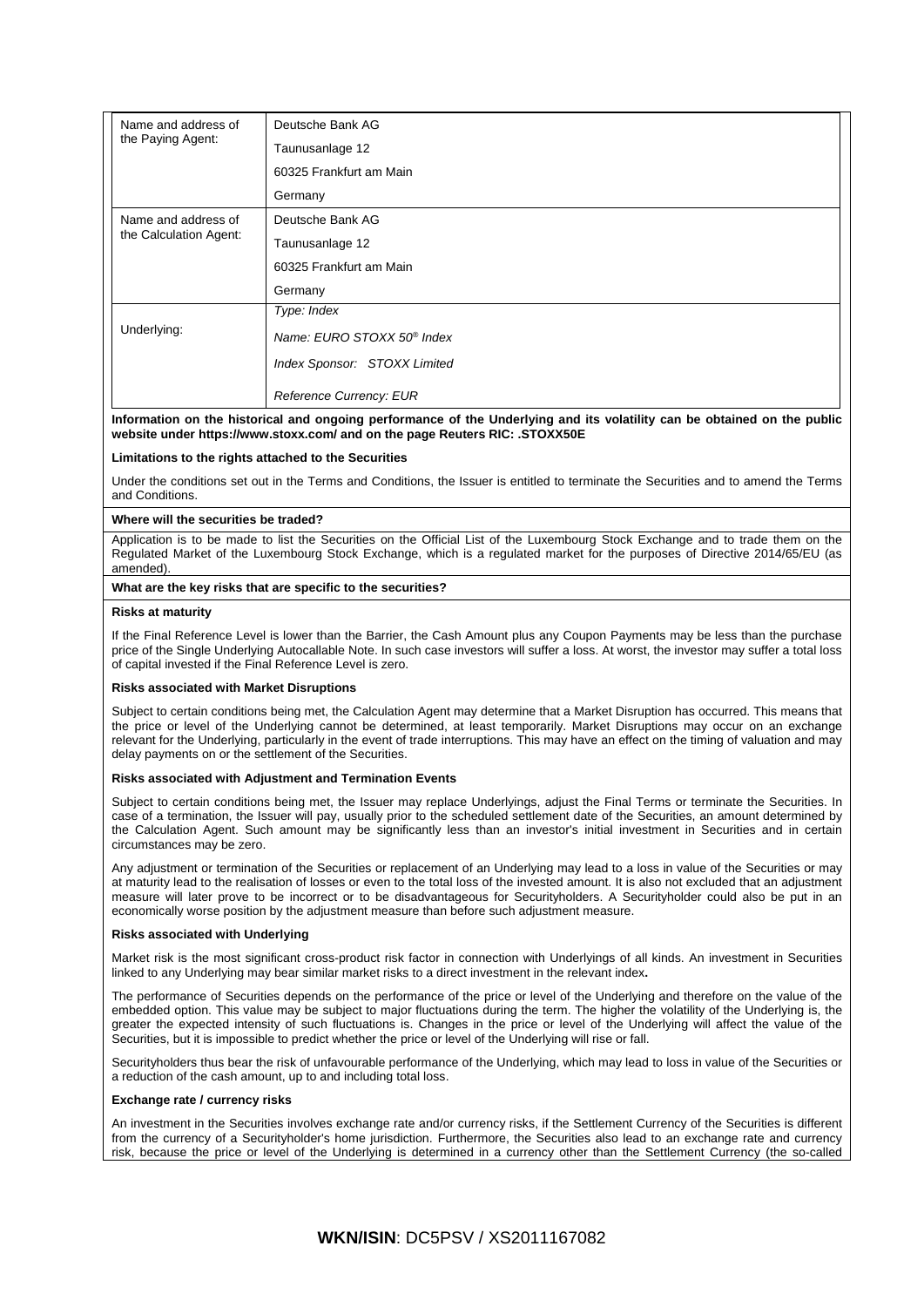Reference Currency). In addition to the risk of an adverse development of the Underlying there is the risk of a loss in value of the relevant rate of exchange which can, respectively, offset any favourable development of the Underlying.

#### **The Securities may be Illiquid**

It is not possible to predict if and to what extent a secondary market may develop in the Securities or at what price the Securities will trade in the secondary market or whether such market will be liquid. Insofar and as long as the Securities are listed or quoted or admitted to trading on a stock exchange, no assurance is given that any such listing or quotation or admission to trading will be maintained. Higher liquidity does not necessarily result from a listing, quotation or admission to trading.

If the Securities are not listed or quoted or admitted to trading on any stock exchange or quotation system, pricing information for the Securities may be more difficult to obtain and the liquidity of the Securities may be adversely affected. The liquidity of the Securities may also be affected by restrictions on offers and sales of the Securities in some jurisdictions.

Even where an investor is able to realise its investment in the Securities by selling this may be at a substantially lower value than its original investment in the Securities. Depending on the structure of the Securities, the realisation value at any time may be zero (0), which means a total loss of the capital invested. In addition, a transaction fee may be payable in respect of a sale of the Securities.

#### **Regulatory Bail-in and other Resolution Measures**

Laws enable the competent resolution authority to also take measures in respect of the Securities. These measures may have an adverse effect on the Securityholders.

If the legal requirements are met in respect of the Issuer, BaFin as the resolution authority, may, in addition to other measures, write down Securityholders' claims from the Securities in part or in full or convert them into equity (shares) of the Issuer ("**Resolution Measures**"). Other Resolution Measures available include (but are not limited to) transferring the Securities to another entity, varying the terms and conditions of the Securities (including, but without limitation to, varying the maturity of the Securities) or cancelling the Securities. The competent resolution authority may apply Resolution Measures individually or in any combination.

If the resolution authority takes Resolution Measures, Securityholders bear the risk of losing their claims from the Securities. In particular, this includes their claims for payment of the cash amount or redemption amount or for delivery of the delivery item.

**Section D – Key information on the offer of securities to the public and/or the admission to trading on a regulated market**

**Under which conditions and timetable can I invest in this security?**

#### **General terms, conditions and expected timetable of the offer**

#### **Offering Period**

The offer of the Securities starts on 2 June 2021 and ends with the close of 06 August 2021 (end of primary market). In any case the offer ends with expiry of the validity of the Prospectus, unless another prospectus provides for a continued offer.

The Issuer reserves the right for any reason to reduce the number of Securities offered.

#### **Cancellation of the issuance of the** *Securities*

The Issuer reserves the right for any reason to cancel the issuance of the Securities.

**Early closing of the offering period of the Securities**

The Issuer reserves the right for any reason to close the Offering Period early.

#### **Categories of potential investors to which the Securities are offered and whether tranche(s) have been reserved for certain countries**

Qualified investors within the meaning of the Prospectus Regulation and non-qualified investors.

The offer may be made in Spain to any person which complies with all other requirements for investment as set out in the Securities Note or otherwise determined by the Issuer and/or the relevant Financial Intermediaries. In other EEA countries, offers will only be made pursuant to an exemption under the Prospectus Regulation.

#### **Issue price**

EUR 1,000 per Note (100.00 per cent. of the Nominal Amount)

**Amount of any expenses and taxes specifically charged to the subscriber or purchaser**

| Expenses included in the price (per Security): ex-ante entry costs: | 6.69%                                  |                |
|---------------------------------------------------------------------|----------------------------------------|----------------|
|                                                                     | ex-ante exit costs:                    | 1.00 $%$       |
|                                                                     | ex-ante running costs on yearly basis: | Not applicable |

Other expenses and taxes: none

#### **Details of the admission to trading on a regulated market**

Application is to be made to list the Securities on the Official List of the Luxembourg Stock Exchange and to trade them on the Regulated Market of the Luxembourg Stock Exchange, which is a regulated market for the purposes of Directive 2014/65/EU (as amended).